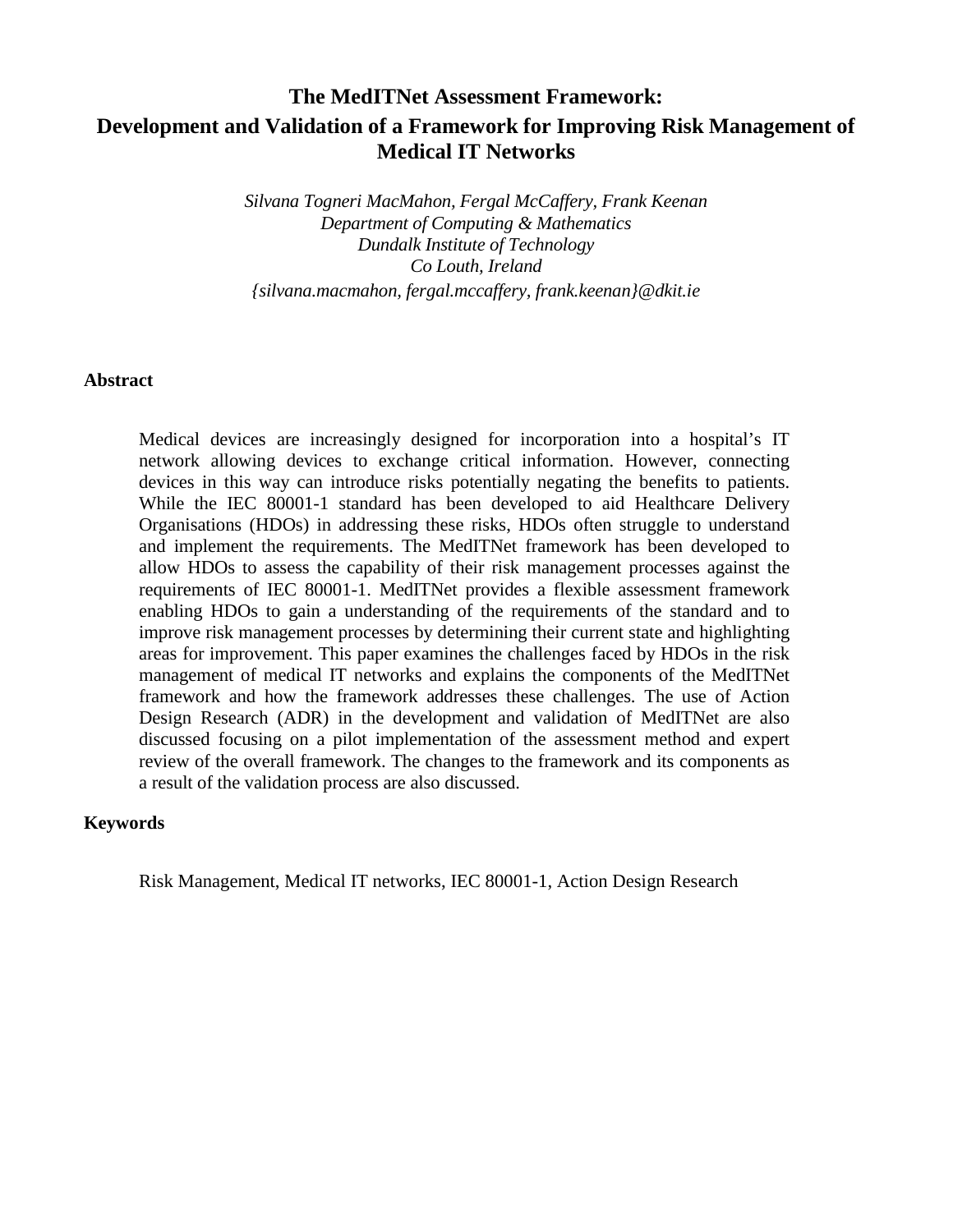# **INTRODUCTION**

Health IT systems and medical devices are increasingly being called upon to share network resources, with devices being placed onto hospitals IT networks.<sup>[\[1\]](#page-15-0)</sup>. Interoperability of medical devices can provide a number of benefits in patientcare[[2-4\]](#page-15-1). However, in order to realize the benefits of interoperable medical devices fully, medical devices must be placed onto IT networks in a way that ensures that the safe operation of the device is not impacted[5].

This section examines the challenges faced by HDOs in the risk management of medical IT networks and how MedITNet addresses these challenges. Section 1 presents a brief description of the components of the MedITNet framework. Section 2 details how ADR was used to both develop MedITNet and ensure its utility in addressing the identified challenges. To provide examples of the use of ADR, Section 3 focuses upon the development and validation of the assessment questions which form part of the assessment method within MedITNet. Section 4 describes the final stage of validation of MedITNet using expert review. Section 5 examines the improvements to the framework as a result of the validation performed as part of the ADR process and finally the conclusions of the paper are presented in the final section.

The recent downturn in the global economy has led to an increased focus on interoperability of medical devices as a means of ensuring that a high standard of care is provided to the patient while reducing the cost ofcare[[2,](#page-15-1)[6,](#page-15-3) [7](#page-15-4)]. The potential benefits of the use of interoperable medical devices and health information technology, such as electronic health records, has resulted in government incentives to promote their meaningfuluse [\[8](#page-15-5), [9](#page-15-6)]. In addition, the prevalence of chronic conditions such as diabetes has resulted in a move away from acute episodic care. This move has resulted in the establishment of an ongoing relationship between the patient and their care team facilitated by carefully designed care processes and requiring the support of information technology[\[3](#page-15-7), [10-13\]](#page-15-8). Due to their utility in the management of chronic disease, the number of networked medical devices in use has increased and continues to increase [\[14-16](#page-16-0)].

Networked medical devices provide a number of benefits such as reducing the instances of adverse events improving patient safety, reducing the time spent by clinicians manually entering information, reducing redundant testing due to inaccessible information, improving patient care, reducing healthcare costs and ensuring comprehensive and secure management of health information[[17,](#page-16-1) [18\]](#page-16-2). As a result of these benefits, medical IT networks have become a critical, integral component of the medical system [\[19](#page-16-3)]. However, while networked medical devices provide benefits as medical devices increasingly interface with other equipment and hospital information systems the integration complexity of the systems is increased and this presents additional operationalrisks [\[16,](#page-16-4) [20-22](#page-16-5)]. Proprietary networks are being used less with medical devices being designed to be placed onto the hospitals general IT network meaning that medical device manufacturers no longer have control over the configuration of the network[[23\]](#page-16-6). This complexity can lead to risks which result in unintended consequences which are outside the control of the medical device manufacturer as the placement of the device onto the hospital network creates a new systemin which the device has not been validated [\[1](#page-15-0), [24](#page-16-7)]. These risks can result in the incorrect and degraded performance of the medical device [\[25](#page-16-8), [26\]](#page-16-9) compromising patient safety, effectiveness and the security of the IT network.[\[27-29\]](#page-16-10). For example, placing a medical device onto an IT network in which the device has not previously been tested could result in incorrect data being captured in the patients electronic health record. This in turn could result in mis-diagnosis and in the incorrect treatment being administered compromising the patients safety.

IEC 80001-1:2010[[30\]](#page-16-11) was developed as a step towards addressing the risks associated with placing a device onto an IT network. The standard outlines the roles, responsibilities and activities to be carried out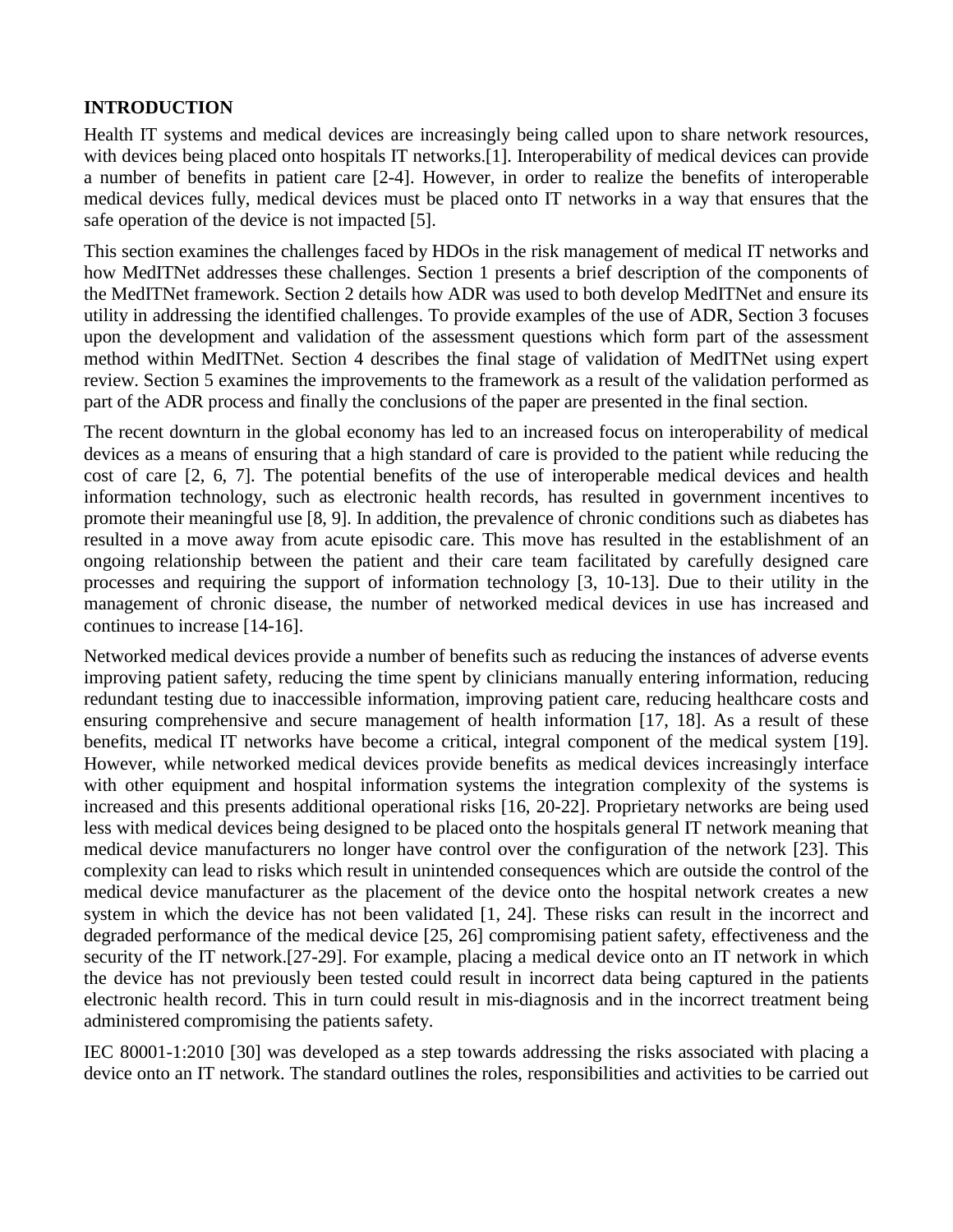in the management of these risks. However, HDOs face challenges when implementing the requirements of this standard[[31\].](#page-16-12) These challenges include the following:

- [HDOs vary in size and in terms of the capability of their risk management processes \[19, 32\]](#page-16-3)
- HDOs provide care in different regulatory environments meaning that the implementation of the requirements of the standard will vary depending on the regulation of the region in which the HDO provides care.
- Effective performance of risk management activities requires interaction between different stakeholder groups to understand the context of the HDO and manage identified risks accordingly [[20,](#page-16-5) [33\]](#page-16-14).
- HDOs may be unprepared for the organisational changes that are required to facilitate this level of interaction among stakeholders[1[6\] w](#page-16-4)ho typically operate in silos[3].

These challenges make the requirements of the standard confusing and difficult to implement. These difficulties in implementing the requirements of the standard highlighted the need for the development of an assessment framework which would provide HDOs with a flexible approach to assessing the capability of their current risk management processes relating to medical IT networks while enabling communication among stakeholders groups and allowing HDOs to implement the requirements of the standard. While the approach to the development and validation of various components have been published previously e.g. the PRM andPAM[\[34-36\]](#page-16-15) and the Assessment Method[[37,](#page-16-16) [38\]](#page-17-0) as well as experiences in implementing the assessment method[[39\],](#page-17-1) this paper examines how the MedITNet framework was developed to address these challenges by using the ADR process to combine the findings from the expert review of the framework as describedin[[40\]](#page-17-2) and examines how this was combined with learnings from a pilot implementation of the assessment method in order to develop the framework and validate its utility for use in a specific HDO context and across a range of contexts.

The following section of this paper describes the MedITNet framework which was developed in order to assist HDOs in addressing the challenges associated with implementing the requirements of IEC 80001-1 and to provide a means to assess the capability of risk management processes in order to provide a foundation for the improvement of the risk management of medical IT networks.

# **1. THE MEDITNET FRAMEWORK**

The MedITNet assessment framework consists of three components: a Process Reference Model (PRM), a Process Assessment Model (PAM) and an Assessment Method. Each of these components is described briefly in this section.

The PRM contains 14 processes, each of which is concerned with a different aspect of the life cycle risk management approach as outlined in IEC 80001-1. The PRM and PAM components of MedITNet have been developed in compliance with the requirements of ISO/IEC 15504-2 [\[41](#page-17-3), [42](#page-17-4)]. This standard outlines requirements for "performing process assessment as a basis for use in process improvement and capability determination"[[43\]](#page-17-5). Compliance with the requirements of this standard, ensures that the requirements of IEC 80001-1 are expressed at a process level which enables the use of the PRM, regardless of the geographical location of the HDO, for assessment of the requirements of the IEC 80001- 1 standard, regardless of the regulations which apply to the implementation of these requirements. The processes within the PRM are described in terms of the purpose of performing the process and the outcomes which will be achieved as a result of performing the process. The processes which are contained in the PRM and PAM are illustrated in Figure1 [\[42](#page-17-4)]. Figure 1 also illustrates the risk management stakeholders who must feed into the risk management processes throughout the lifecycle of the medical device. This includes risk management stakeholders from within the HDO or Responsible Organisation such as clinicians, IT and clinical engineers,as well as those that are external to the HDO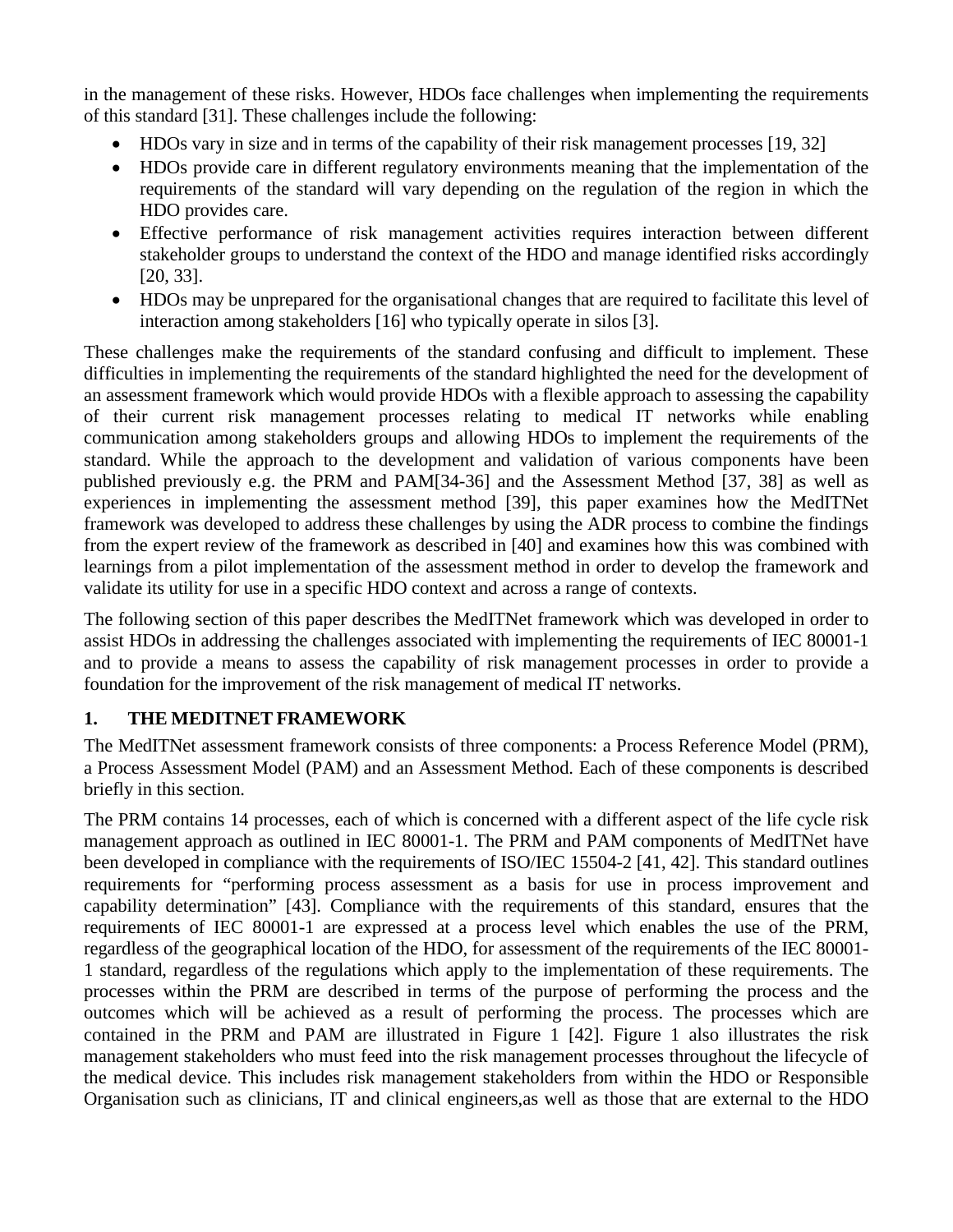such as medical device manufacturers and providers of other IT technology. The processes address various planning, policy and implementation aspects of risk management. For example, the PRM and PAM contain processes for risk management planning or event management.

The descriptions of the 14 processes in the PRM are extended in the PAM to include base practices and work products allowing an assessment to be performed. Base practices are the activities which are performed in order to contribute to the achievement of the process purpose while work products are artifacts which are used in, or produced as a result of the execution of a process.

In addition to the PRM and PAM, MedITNet also contains an assessment method. The assessment method provides a consistent and repeatable approach to the performance of an assessment. The assessment method consists of seven stages during which the assessment scope is defined; focus group interviews are conducted with risk management stakeholders in order to make an assessment of the capability of the risk management processes. Following the interviews, a findings report is generated and presented to the HDO. The assessment method also contains an initial set of assessment questions to be used during the interviews. The questions allow for an assessment of each of the base practices defined in the PAM to be performed. The assessment questions can be used in their current form or can be tailored to take into account the context of the HDO. For example assessment questions can be used to take into account the scale and maturity of the HDO or to assess the implementation of specific requirements of IEC 80001-1 in terms of specific regulations applicable to the HDO. This ensures a flexible approach to assessment. The use of focus groups, which include internal and external risk management stakeholders, ensures that the required level of communication among risk management stakeholders is achieved. The following section describes the rationale for the use of ADR in the development and validation of the components of MedITNet.

> [Insert Figure 1 – Silvana Togneri MacMahon] **Figure 1 – IEC 80001-1 Process Map**

# **2. USE OF ACTION DESIGN RESEARCH IN THE DEVELOPMENT OF MEDITNET**

ADR is a specific approach within the broader Design Science Research (DSR) paradigm. DSR is characterized by Hevner etal. [\[44, p.77\]](#page-17-6) as follows: "In the design-science paradigm, knowledge and understanding of a problem domain and its solution are achieved in the building and application of the designed artifact". The focus of DSR is to address real-world challenges and solve authentic problems [[45\]](#page-17-7). DSR is particularly useful in addressing "wicked problems" that is problems which cannot be easily understood and solved without considering the development of a solution[[46\]](#page-17-8) due to the involvement of the perspective of multiple stakeholders [\[47](#page-17-9)]. DSR has been used previously in the development of ISO/IEC 15504-2 compliant assessment models [\[48\]](#page-17-10) and in the development of a Healthcare IT maturity model[[49\]](#page-17-11).

A number of approaches to DSR have been outlined all of which involve some elements of the following: identification of the problem; design of the solution; followed by its evaluation[[50\]](#page-17-12). The evaluation of design artifacts can be conducted in a number of ways including the use of Action Research (AR) [\[50](#page-17-12)]. This approach led to the development of the ADR approach by Sein etal. [\[51](#page-17-13)], building on the work of Cole etal.[[52\]](#page-17-14). While Cole et al. highlight the similarities between AR and DR and show how the criteria from one may be applied to the other through sequencing and interleaving of activities, Sein et al. advocate ADR as a new approach in the DSR where building, intervention and evaluation of the designed artifacts occur concurrently. Sein et al. describing the ADR process as "*as containing the inseparable and inherently interwoven activities of building the IT artifact, intervening in the organization, and evaluating it concurrently".* ADR has been used in the development of the components of the MedITNet framework.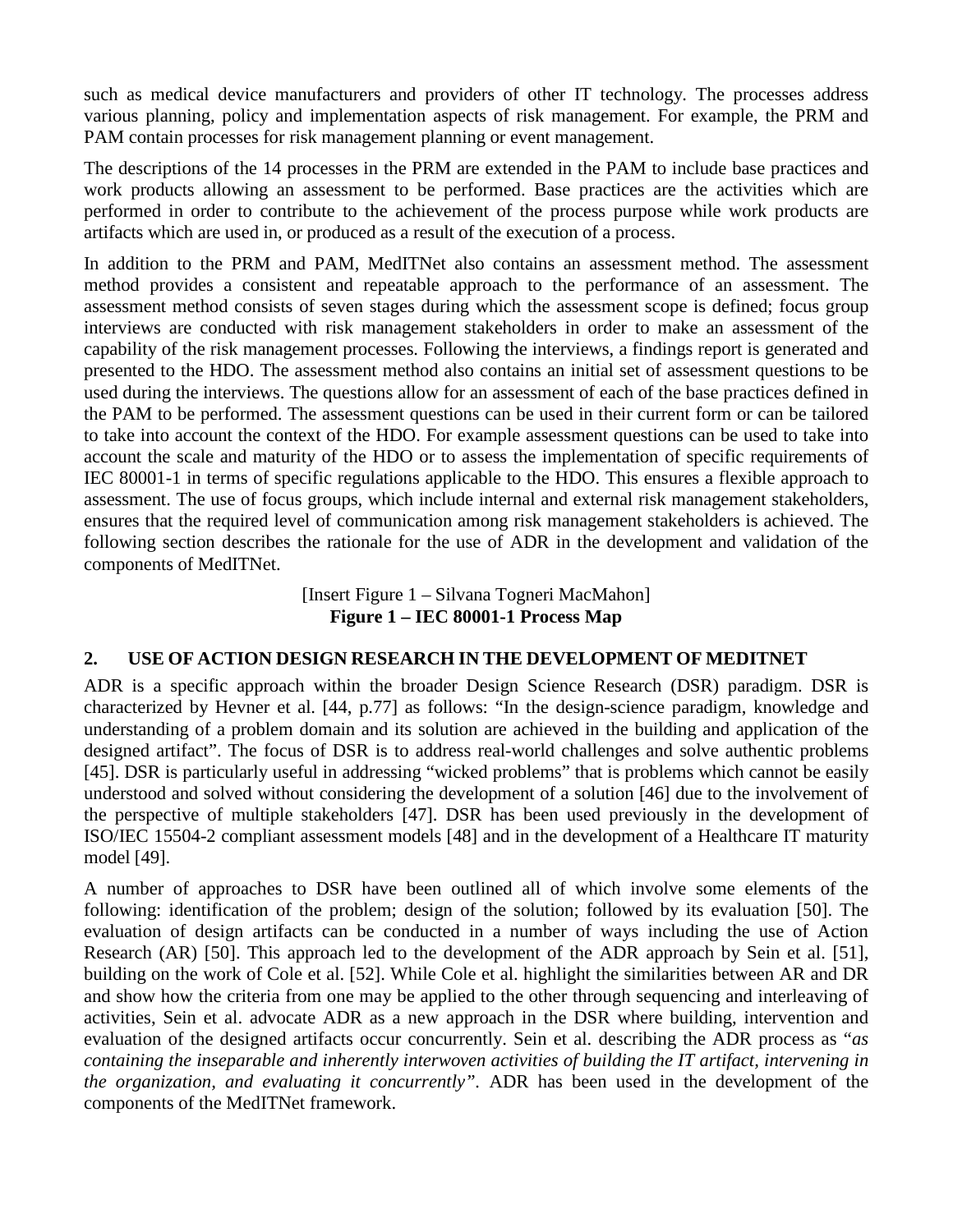The use of ADR in the development of MedITNet was chosen as ADR provides a means to develop an artifact, in this case each of the components of MedITNet, which address a class of problems, in this case the challenges which are experienced by HDOs in the risk management of medical IT networks. The ADR approach allowed for the development of a framework which does not assume a "concrete client" [\[53](#page-17-15)] but is suitable to be tailored for use in the varying context of different HDOs. Sein et al. outline a number of steps and principles in the ADR process.These steps and principles are illustrated in Figure 2. Each of these steps and principles are discussed in the context of the application of the ADR approach in the development and validation of the MedITNet components and the overall MedITNet framework.

### [Insert Figure 2 – Silvana Togneri MacMahon] **Figure 2 – ADR Steps and Principles – Adapted from Sein et al.**

#### **2.1 Phase 1 - Problem Formulation**

The Problem Formulation stage of the ADR approach contains two principles: Practice-Inspired Research and Theory-Ingrained Artifact. In this stage of the process, the researcher investigates the identified problem. This is achieved through interaction with experts in the problem area in the form of "practitioners" and "end users". During this phase of the research, the researcher secured commitment from the experts for the duration of the research. Firstly, Practice-Inspired Research is conducted as a means to viewing field problems. This is then supplemented with the principle of the Theory-Ingrained Artifact where existing theories are considered for use in the development of the design artifact.

During the development of MedITNet both of these principles were used during the Problem Formulation stage of the research process. A literature review was conducted into the challenges which are faced by HDOs in the risk management of medical IT networks. The identified challenges were then validated through the use of focus group sessions within a HDO. These sessions were conducted in two stages. The focus group sessions centered on gaining an understanding of the context in which the specific HDO performs risk management activities and of the challenges reported by HDOs in the implementation of the requirements of the IEC 80001-1 standard.

Stage 1 of the focus group session concentrated on providing an overall understanding of the IEC 80001- 1 standard from a HDO perspective. Each section of the standard was taken in turn and discussed. Two main concerns were highlighted by participants during this phase of the discussion. The first concern related to the placement of overall responsibility for risk management of the Medical IT network with the HDO. Participants were worried about the impact for the HDO and how they could judge their own conformance with the standard. The second concern related to the appointment of a Medical IT Network Risk Manager as required by the standard. Give current budgetary constraints such a role would require identifying an appropriately qualified person within the existing hospital staff who has appropriate experience of risk management, while also having an appropriate knowledge of system engineering, clinical workflows, relevant interoperability standards and the ability to engage with all relevant stakeholders.

Stage 2 of the focus group session investigated the current approach to the risk management within the HDO.. This stage informed the development and evaluation of MedITNet which takes place during Phase 2. During this stage it was confirmed that a robust approach is adopted for the risk management of the medical IT networks within the HDO with little downtime being experienced. The examination of current approach to risk management allowed a comparison to be made between the practical approach being taken within the HDO and the theoretical approaches outlined in the reviewed literature.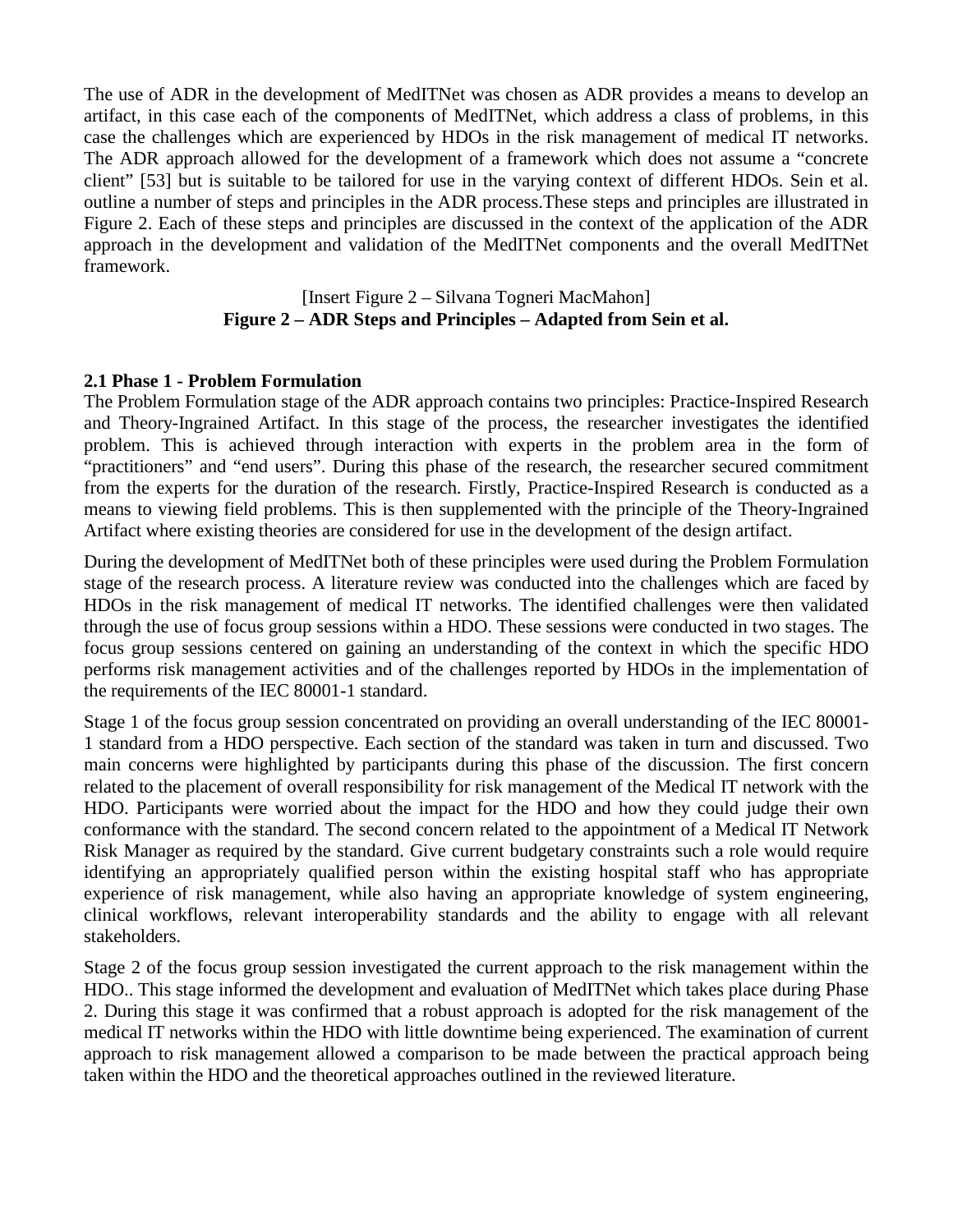The literature review combined with the Practice-Inspired Research conducted during the focus group sesssions revealed that, while IEC 80001-1 can be used to address the identified challenges, HDOs may struggle to apply the requirements of the standard to their organisational context and may be unprepared for the organisational changes that implementation of the standard may require [16].

In addition the literature review revealed similarities between the IEC 80001-1 standard and Service Management standards[[54-56](#page-17-16)] and examined the approach to the development of assessment models for these standards. As a result of the literature review in the broader area of process assessment standards, MedITNet was developed in compliance with the requirements of ISO/IEC 15504-2:2003 [\[41](#page-17-3)] and ISO/IEC TR 24774:2010[[57\]](#page-17-17) using the TIPA transformation process. The TIPA transformation process is a goal oriented requirements engineering technique which allows for the transformation of a set of requirements into process assessment models which are compliant with the requirement of these standards [\[58](#page-17-18)]. The identification of these theories for the development of the proposed design artifact is consistent with the principle of a Theory-Ingrained Artifact.

# **2.2 Phase 2 - Building, Intervention and Evaluation**

The Building, Intervention and Evaluation (BIE) phase of the ADR process contains three principles: Reciprocal Shaping; Mutually Influential Roles; and Authentic and Concurrent Evaluation. The principle of Reciprocal Shaping recognises that the design artifact is shaped by the organisational context in which it is used. In turn, the use of the design artifact shapes the design of the artifact by informing the design theories used in its development during the iterative BIE phase. The ADR process also emphasises the importance of mutual learning between the researcher and research participants in the principle of Mutually Influential Roles. The researcher provides insight into theoretical approaches while research participants provide insight into the practical application of the proposed theories. ADR differs from other DSR approaches in that evaluation is not a separate phase of the research process that follows building. This is embodied in the principle of Authentic and Concurrent Evaluation which advocates that design decisions are based on the ongoing evaluation of the artifact. Each of these principles is discussed in the context of the components of MedITNet. MedITNet was developed in two stages. The first stage focused on the development of the PRM and PAM while the second stage focused on the development of the assessment method.

The findings from the Problem Formulation Phase of the research were used to inform the development of the initial version of the PRM and PAM. Following their development, the PRM and PAM were subject to evaluation through expert review. The PRM and PAM were subject to review by two separate groups of "practitioners". An iterative approach to the review was taken with each group reviewing the PRM and PAM twice. The feedback from each review was incorporated into the next version of the model. Firstly, the PRM and PAM were subject to review by members of IEC SC62A and ISO TC215 Joint Working Group 7 (JWG7). JWG7 was responsible for the development of the IEC 80001-1 standard and as such reviewed the PRM and PAM for their ability to assess against the requirements of the standard. In addition, the PRM and PAM were reviewed by experts in the development of similar ISO/IEC 15504-2 compliant assessment models (this group is referred to as SPICE in Figure 3). The focus of this review was on ensuring that the developed PRM and PAM were consistent with the requirements in terms of the development of PRMs and PAMs as expressed in the relevant process assessment standards. Where feedback from the two groups conflicted, each group was recognised for their own area of expertise and the feedback was addressed accordingly.

This approach to the BIE phase using practitioners is consistent with the principles of the BIE phase. Practitioners bring knowledge of the context in which the MedITNet PRM and PAM will be used and influence the design principles used in their development accordingly. Practitioners also provide feedback of the practical application of the chosen design theories, in this case the utility of the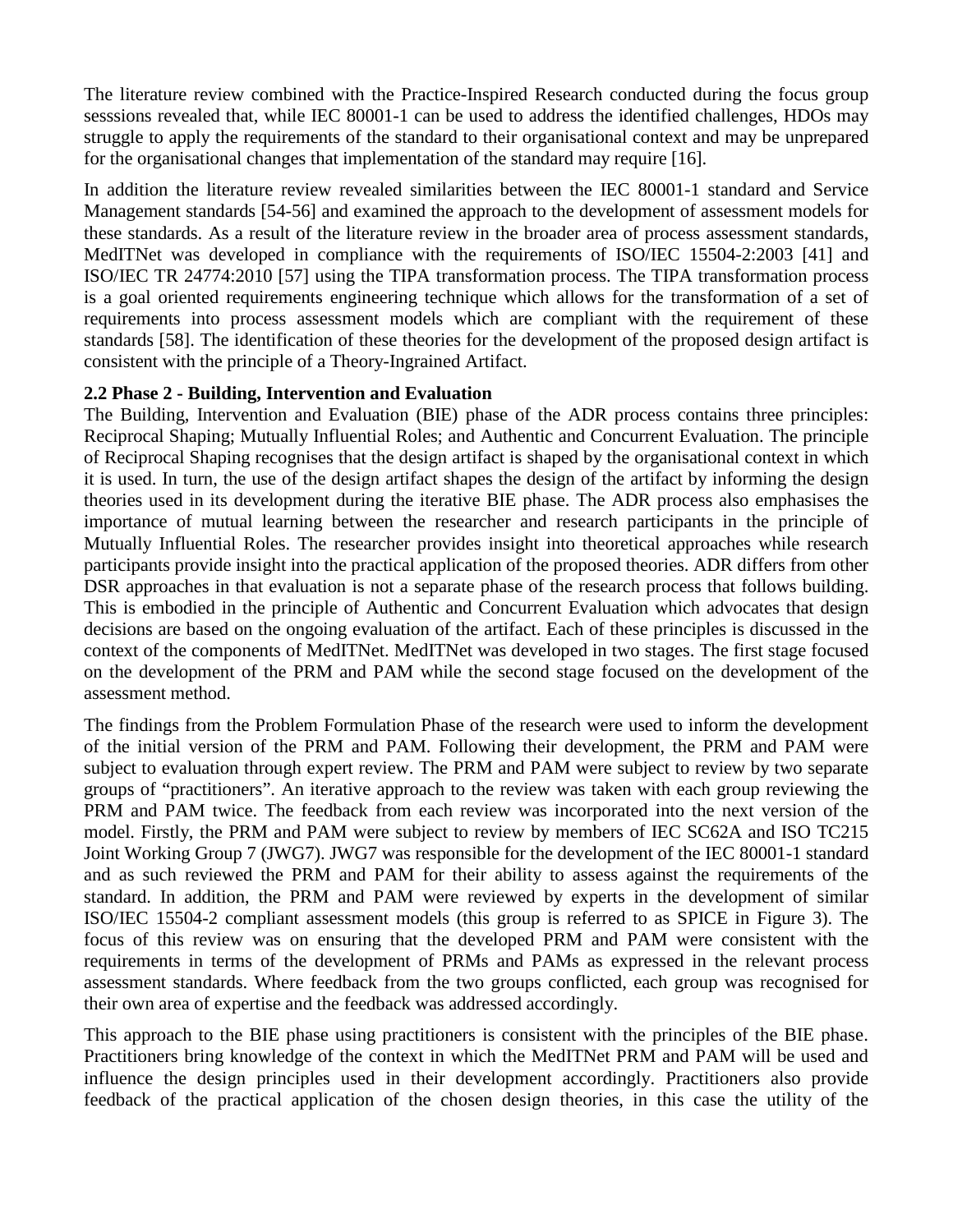development of an ISO/IEC 15504-2 compliant PRM and PAM for use by HDOs in assessment of their risk management processes. The use of an iterative *approach also facilitates the principle of Authentic and Concurrent Evaluation of the PRM and PAM.*

Stage 2 of the development of MedITNet focused on the development of the remaining component of MedITNet, the assessment method, and was performed concurrently with stage 1. As with Stage 1, the principles associated with the BIE phase of the ADR process are used. Development of the initial version of the assessment method was based on the findings from the literature review combined with the finding of the Practice-Inspired Research. In addition, a set of assessment questions was developed which formed part of the assessment method. The approach to the development of these questions is discussed in Section 5. The assessment method was subject to two forms of review. Similar to the PRM and PAM, the assessment method was reviewed by "practitioners" in the form of members of JWG7 to ensure that the assessment adequately addressed the requirements outlined in IEC 80001-1. In addition, a pilot implementation of the assessment method in a HDO was also performed. The pilot implementation within the HDO ensured that the assessment method, while performing an assessment of a process outlined in the MedITNet PRM and PAM, was suited for use by the "end user", in this case risk management stakeholders from within the HDO. The process used in the pilot implementation was Risk Analysis and Evaluation Process. This is the main process concerned with the performance of risk management activities. An assessment of this process can provide information about the capability of the overall risk management processes. The performance of risk analysis and evaluation activities requires discussion of other organisational processes which facilitate the performance these activities. For example, discussion of risk analysis and evaluation activities can provide insight into the risk management policy in place in the HDO and the allocation of resources to risk management activities. This approach builds on the BIE principles used in Stage 1. The pilot implementation places the assessment method in the context in which it will be used and feedback gathered during its use is incorporated into the next iteration of the assessment method. This is consistent with the principles of: Reciprocal Shaping where use of the assessment method influences design decisions about its next iteration; Mutually Influential Roles where end-users provide feedback on the practical application of the chosen design theories and; Authentic and Concurrent Evaluation where the assessment method is built and evaluated, while intervening in the HDO and improving risk management processes. The performance of the BIE phase of the ADR process can also provide insight into the problem which is under investigation which can then provide insight into the appropriateness of the chosen design. In this way, phases 1 and 2 of the ADR process are performed iteratively. Figure 3 illustrates the iterative Problem Formulation and BIE phases in the development of MedITNet.

[Insert Figure 3 – Silvana Togneri MacMahon]

#### **Figure 3 – Iterative "Problem Formulation" and "Building, Intervention and Evaluation" Phases of the ADR Process (Adapted from Sein et al.)**

# **2.3 Phase 3 - Reflection and Learning**

While phases 1 and 2 of the ADR process are being performed iteratively, phase 3 is also being performed concurrently and contains a single principle: Guided Learning. The principle of Guided Learning means that the designed artifact not only contains the features of the original design but will also be shaped by the influence of the organisational context of the artifact using an iterative approach where feedback gathered during the BIE phase is incorporated into the next version of the artifact. This has certainly been the case in the development of MedITNet. MedITNet forms the basis of a technical report aimed at facilitating HDO self assessment against the requirements of IEC 80001-1. The original version of the technical report contained the PRM and PAM only as the assessment method had not yet been developed. This version of the technical report was circulated to members of JWG7 who reported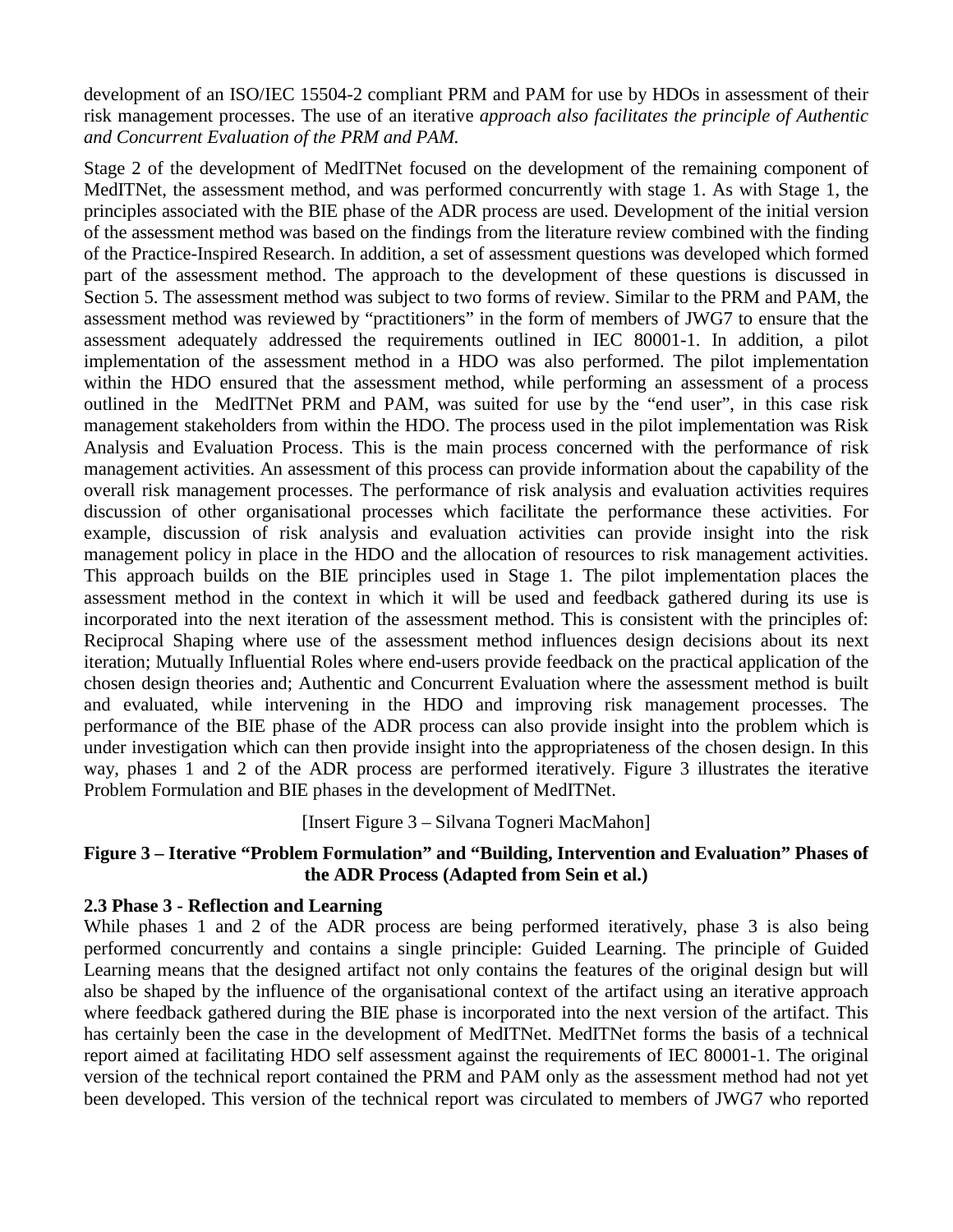that the length of the technical report was too long which would impact its adoption due to the constraints on the resources within the HDO. To address this, the technical report was restructured prior to being recirculated to members of JWG7. The new version contained the newly developed assessment method in the main body of the technical report. The assessment questions, sample assessment documentation and the PRM and PAM were moved to the annexes of the technical report. The PRM and PAM were also greatly reduced in size with relevant text from the ISO/IEC 15504 family of standards being removed but with references provided. This facilitated the dual purpose of the technical report. The first focused allowing HDOs to use the assessment method as provided in the TR to perform an initial assessment of compliance with the requirements of the standard. The second provided a means for tailoring of the assessment method, to account for the context of the HDO by reference to the PRM and PAM and to facilitate the performance of an assessment of the capability of risk management processes. Following the performance of the first three phases of the ADR process, Phase 4 is performed.

# **2.4 Phase 4 - Formalisation of Learning**

The final phase of the ADR process contains a single principle: Generalised Outcomes. This phase moves away from the highly situated nature of the ADR process to a conceptual move where the findings from the ADR process are expressed in terms of generalised outcomes. Sein et al. contend that this conceptual move happens on three levels: (1) generalisation of the problem instance, (2) generalisation of the solution instance, and (3) derivation of design principles from the design research outcomes [\[51, p.44](#page-17-13)]. Each of these principles is discussed in the context of the generalisation of the learning from the development of MedITNet.

The first level in the generalisation of findings examines the problem instance in order to generalise the learning. In the case of MedITNet the generalisation of the problem instance was performed in a number of ways. Firstly, a literature review was performed to examine the challenges which are experienced by HDOs in the risk management of medical IT networks. A focus group sessions with risk management stakeholders confirmed that the identified challenges were consistent within the challenges experienced by the HDO in question. The context of the HDO was also examined. The HDO is a large teaching hospital which operates a category 2b network as defined in Table C.1 of IEC 80001-1. This category is described as follows:

*Medical and non-Medical Devices incorporated by one Medical Device manufacturer and Medical and non- Medical Devices incorporated by other Medical Device manufacturers as well as non- Medical Devices and applications interconnected on a shared IT-Network by a 3rd party<sup>1</sup> [.](#page-7-0)*

The pilot implementation in the HDO resulted in an improvement in the Risk Analysis and Evaluation Processes within the HDO. In addition, the overall risk management of the medical IT network was improved showing the utility of MedITNet in this type of HDO.

The second level of generalisation looks as the generalisation of the solution instance. As in the first stage, the literature review identified the challenges which are faced by HDOs in the risk management of medical IT networks. The literature review revealed that although HDOs provide care in differing regulatory environments, the challenges which are faced are similar regardless of the location in which care is provided. To ensure that MedITNet addressed the identified common challenges, expert review of the components of MedITNet by members of JWG7 was performed. Members of JWG7 have been identified by member bodies as experts in their field and are representative of the risk management stakeholders as identified in IEC 80001-1. Members include representatives from various departments within HDOs such as clinical engineering, IT and management. Medical device manufacturers and

<span id="page-7-0"></span><sup>&</sup>lt;sup>1</sup> Previous definitions of system categories in Table C.1 note that a 3<sup>rd</sup> party may be a hospital.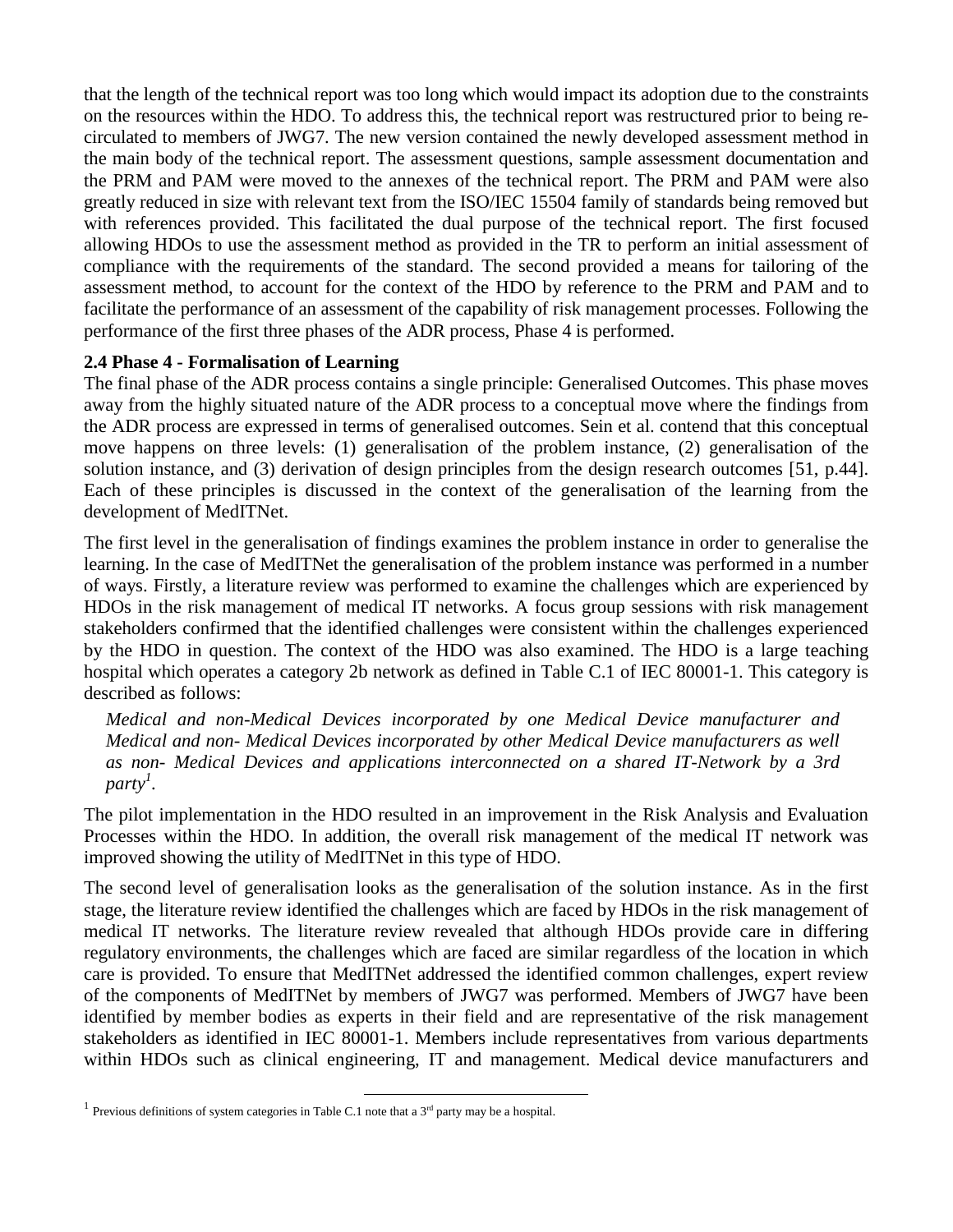providers of other information technology solutions are also represented. The process of expert review by this group and the use of their feedback in the development and refinement of MedITNet ensured that MedITNet is suitable for tailoring for usage across a number of HDO contexts. In addition, the definition of the requirements of IEC 80001-1 at a process level, consistent with the requirements of ISO/IEC 15504-2, ensures that the requirements can be applied regardless of the context which is the intent of the IEC 80001-1 standard.

The final level in the generalisation of learnings ensures that the design principles from the ADR process are understood and communicated. While ISO/IEC 15504-2 compliant process assessment models have been developed for Service Management standards, which are similar to IEC 80001-1 in their lifecycle approach, no such model had been developed for use in this domain prior to this research. During the focus group sessions in the Practice-Inspired Research, it was revealed that risk management stakeholders found the IEC 80001-1 standard to be "new" in its approach in that it places the responsibility for the risk management of the network with the HDO. While medical device manufacturers are familiar with the use of standards in the development of medical devices[[59,](#page-17-19) [60](#page-17-20)], HDOs are not as familiar and may struggle to implement the requirements of IEC 80001-1. The presence of a model such as MedITNet has been identified as essential in increasing adoption of IEC 80001-1 in assisting HDOs in addressing the challenge of understanding and implementing the requirements of the standard. This was revealed during a focus group session which was performed by selected expert members of JWG7. This session focused on validating the overall MedITNet framework and is discussed in more detail in Section 6. This level of generalisation of learnings also calls for the dissemination of the results of the research. MedITNet has been published as *ISO/TR 80001-2-7: Application of risk management for IT networks incorporating medical devices –Application Guidance – Part 2 – 7: Guidance for Healthcare Delivery Organisations (HDOs) on how to self-assess their conformance with IEC 80001-1* [\[61](#page-17-21)]. The following section discusses the approach taken in the development of the assessment questions which form part of the assessment method.

# **3. DEVELOPMENT AND VALIDATION OF THE ASSESSMENT METHOD QUESTIONS**

As part of the assessment method component of MedITNet, a set of assessment questions was developed which can be used by HDOs to perform an assessment of their risk management processes related to medical IT networks[[38\]](#page-17-0). As the questions perform an assessment of the capability of the base practices as outlined in the MedITNet PAM, the questions can be used as written or can be tailored to the context of the HDO and the scope of the assessment. In order to develop the assessment questions, the ADR approach was utilised with the researcher working closely with representatives from the HDO in the development of the assessment questions. This approach was taken as it allowed the perspective of different risk management stakeholders to be considered. Focus group interviews were used during some phases of the question development which also allowed the use of focus group interviews during an assessment to be trialled.

This section presents the approach that was taken to the development of the questions and outlines how this approach may also be useful to HDOs when performing a self assessment using MedITNet.

The initial phase of the question development focused on the development of questions to assess the base practices of the Risk Analysis and Evaluation Process. This process would later be used in the pilot implementation of the assessment method as mentioned previously. Focus group participants in the initial question development session had previously been involved in the Practice-Inspired Research and as such were familiar with the IEC 80001-1 standard and the approach being taken in the development of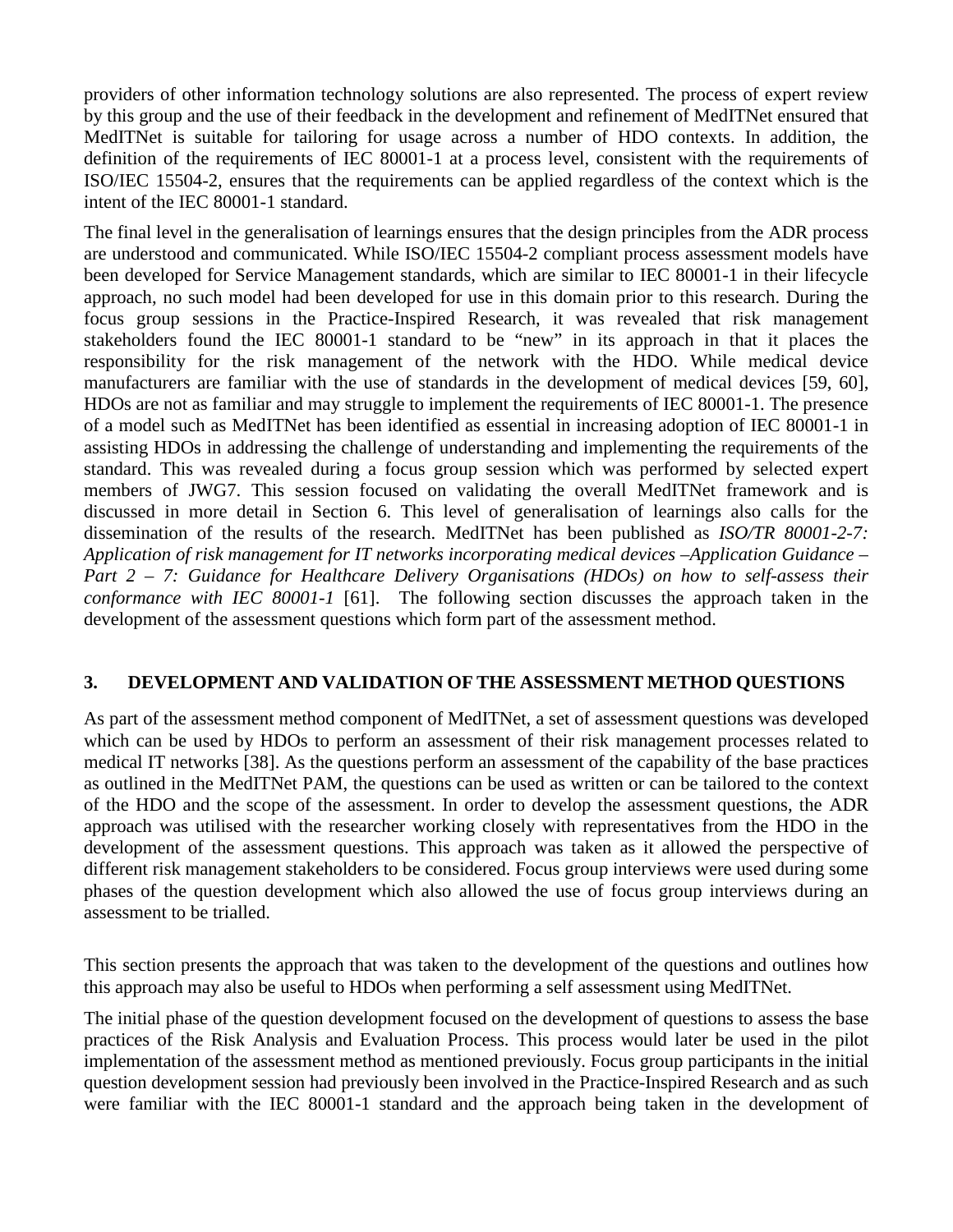MedITNet. In order to develop the assessment questions, participants were asked to complete six steps as follows:

- 1. Review the base practice;
- 2. Formulate an initial question(s);
- 3. Review the base practice in the context of the standard;
- 4. Review the base practice with reference to a "real" implementation of the practice;
- 5. Review/reformulate the question to assess the degree to which the base practice has been implemented;
- 6. Rephrase the question(s) to ensure fewest questions are used to assess the base practice.

Using these steps participants were encouraged to review the base practice before formulating the initial question(s). Having formulated the question participants are then asked to review the base practice in the context of the standard. Participants were encouraged to consider how the base practice formed part of the process under consideration and how the Risk Analysis and Evaluation process formed part of the overall risk management process. Following this review, participants were asked to think of "real" examples of medical IT network projects that had taken place in the HDO where the base practice under consideration had been implemented. Participants were then asked to revisit the initial question(s) and rephrase as necessary based on the understanding gained during the review process. Finally, participants were asked to review the question(s) to ensure that the fewest number of questions were used to assess the base practice. The researcher participated in this process acting as moderator during the focus group and providing clarifying aspects of the requirements of the standard as required. These steps were also used in the development of the assessment questions for the remaining 13 processes. These questions were also developed with input from HDO end users.

The steps outlined above may also assist HDOs when performing an assessment. These steps were recognized by focus group participants as being useful to HDOs for use in the tailoring of assessment questions for their own context. Participants suggested that reviewing the base practices and considering examples of the implementation of base practices during previous network projects may help in understanding how the requirements can be applied in their specific HDO context. This approach also facilitates the rephrasing of assessment questions to assess how the base practices are implemented while ensuring that regulatory requirements are met. Expert reviewers of MedITNet as described in Section 6 also noted that it is only through consideration of the requirements of IEC 80001-1 in the context of their own HDO that implementers of the standard could begin to understand the requirements in a way that would be difficult to gain by simply reading the standard, the associated technical reports and other material on the subject.

# **3.1 VALIDATION OF THE ASSESSMENT METHOD QUESTIONS – PILOT IMPLEMENTATION**

In order to ensure that the assessment method questions were suited for use in performing an assessment of the capability of the risk management processes related to medical IT networks, a pilot assessment was performed using a focus group session. The assessment focused on a Clinical Information System (CIS) currently being used in the Intensive Care Unit (ICU) The focus group was attended by the Principal Physicist, a Physicist/Clinical Engineer, the Clinical Informatics Manager, the IT Deputy Operations Manager, a Technical Support Engineer, an IT Department Representative and two Nurses from the ICU. All participants of the assessment are members of a multi-disciplinary project team which meets on a weekly basis to discuss the risk management of the ICU CIS and other networked systems within the HDO. The researcher performed the role of the lead assessor while a second member of the research group performed the role of the second assessor. The assessment was performed against the requirements of the Risk Analysis and Evaluation Process.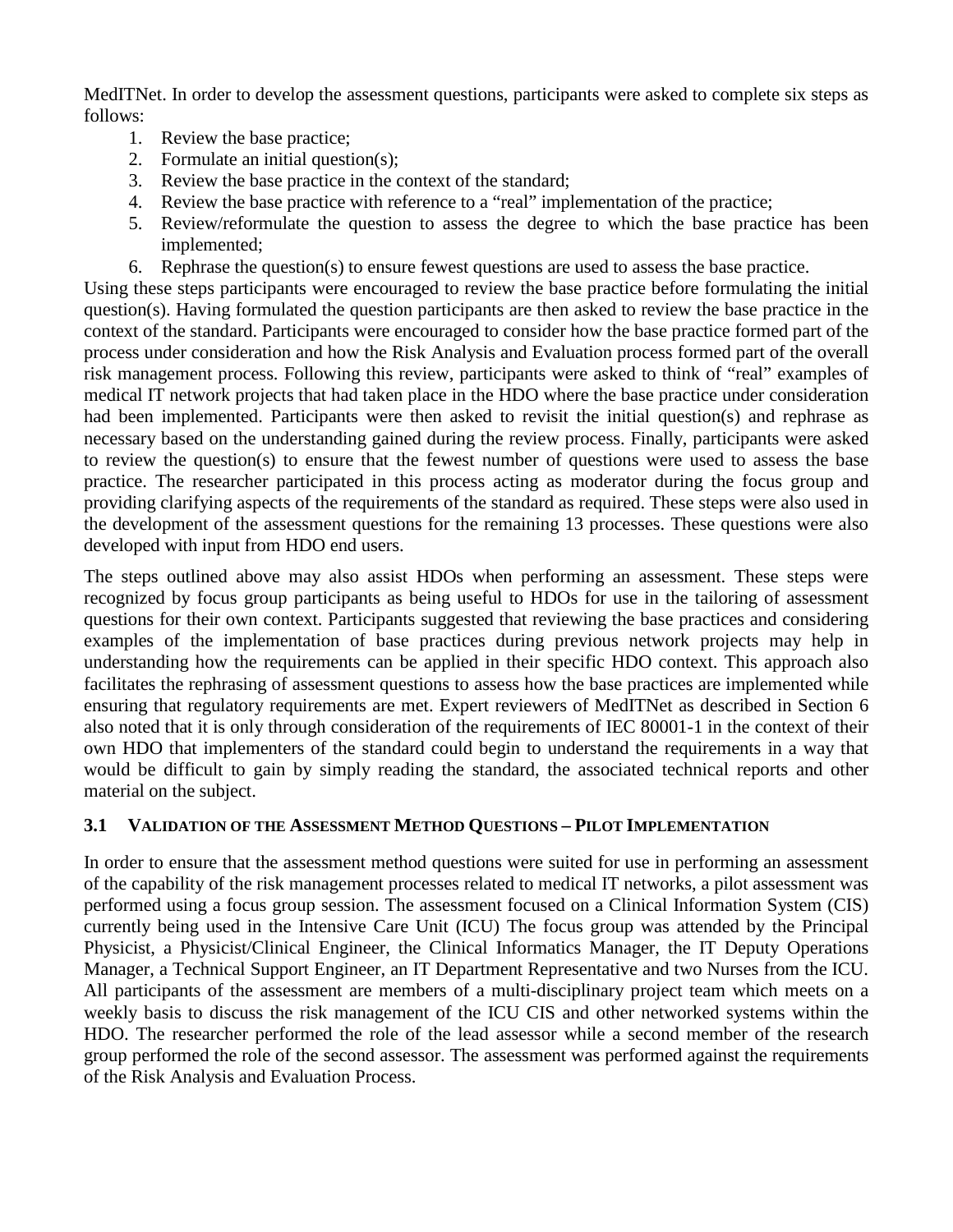Prior to the commencement of the focus group, the Principal Physicist provided an introduction to the standard and its specific impact in the context of the HDO. This introduction was followed by a presentation by the researcher to provide participants with an understanding of the IEC 80001-1 standard, process assessment concepts, the work completed to date within the study and the scope and benefits of the assessment and the approach that would be taken to performing the assessment. Participants were encouraged to ask questions and to discuss examples of their previous experience in relation to risk management processes.Fourteen questions related to the Risk Analysis and Evaluation process were posed to the focus group participants. Based on the assessment, a number of weaknesses in the risk management process were highlighted and a number of recommendations were provided. These recommendations are shown in *Table 1*. These recommendations were compiled into a findings report following the assessment which was then issued to the HDO.

#### **3.2 Implementation of Recommendations**

This section discusses the implementation of the recommendations presented in Table 1. The implementation of recommendations was discussed in a focus group held 9 months after the assessment.

The assessment made a number of recommendations in terms of the deployment of risk management resources. These recommendations included: recommendation 1, which advises the continued use of the multi-disciplinary team and that members of multi-disciplinary team continue to be made aware of their responsibilities in relation to the risk management of the medical IT network; recommendation 2 which suggests that all stakeholder groups continue to be represented in the multi- disciplinary team; and finally, recommendation 3 which advises that the position of the medical IT network risk manager be formalised.

As a result of the assessment, the importance of the multi-disciplinary team in terms of the risk management of the medical IT network has been highlighted within the HDO. Following the assessment the future procurement of new systems will result in the convening of a multi-disciplinary team. In addition, there will be documented responsibilities, in terms of the risk management of the medical IT network, for each member of the multi-disciplinary team.

Also, since the assessment, a minimum representation of risk management stakeholder groups is required in order for the multi-disciplinary team to be convened. The team must consist of the following: IT department representatives; the clinical lead in the unit in which the system will be used; clinical informatics representatives; and the CE team. The Clinical Informatics role has been established in the HDO since the assessment. The team also includes nurses or allied health professionals who take an active role as both system trainers and system administrators on a day to day basis once the system is operational. These are the minimum requirements in terms of teammembership in order for decisions on risk management of the medical IT network to be made. Other risk management stakeholders will attend the multi-disciplinary team meetings as required.

The role of the medical IT network risk manager is being resourced as part of the procurement of new medical IT network systems within the HDO as a part time role. However, as a result of the assessment, the responsibilities related to the medical IT network risk management component of the role will be defined in a way which is consistent with the requirements of IEC 80001-1. The creation of this role has been agreed by the Principal Physicist with Top Management following the reporting of recommendation 3 which advised that this role be formalised.

Responsibility agreements, in the form of service contracts, had been established prior to the assessment and were operating well between the HDO and their medical device suppliers. Recommendation 4 advised that the performance of responsibility agreements be monitored. The CE team advised that the responsibility agreements in place continue to operate well. As a result of the recommendation made during the assessment, the HDO is examining the possibility of developing a process for the review and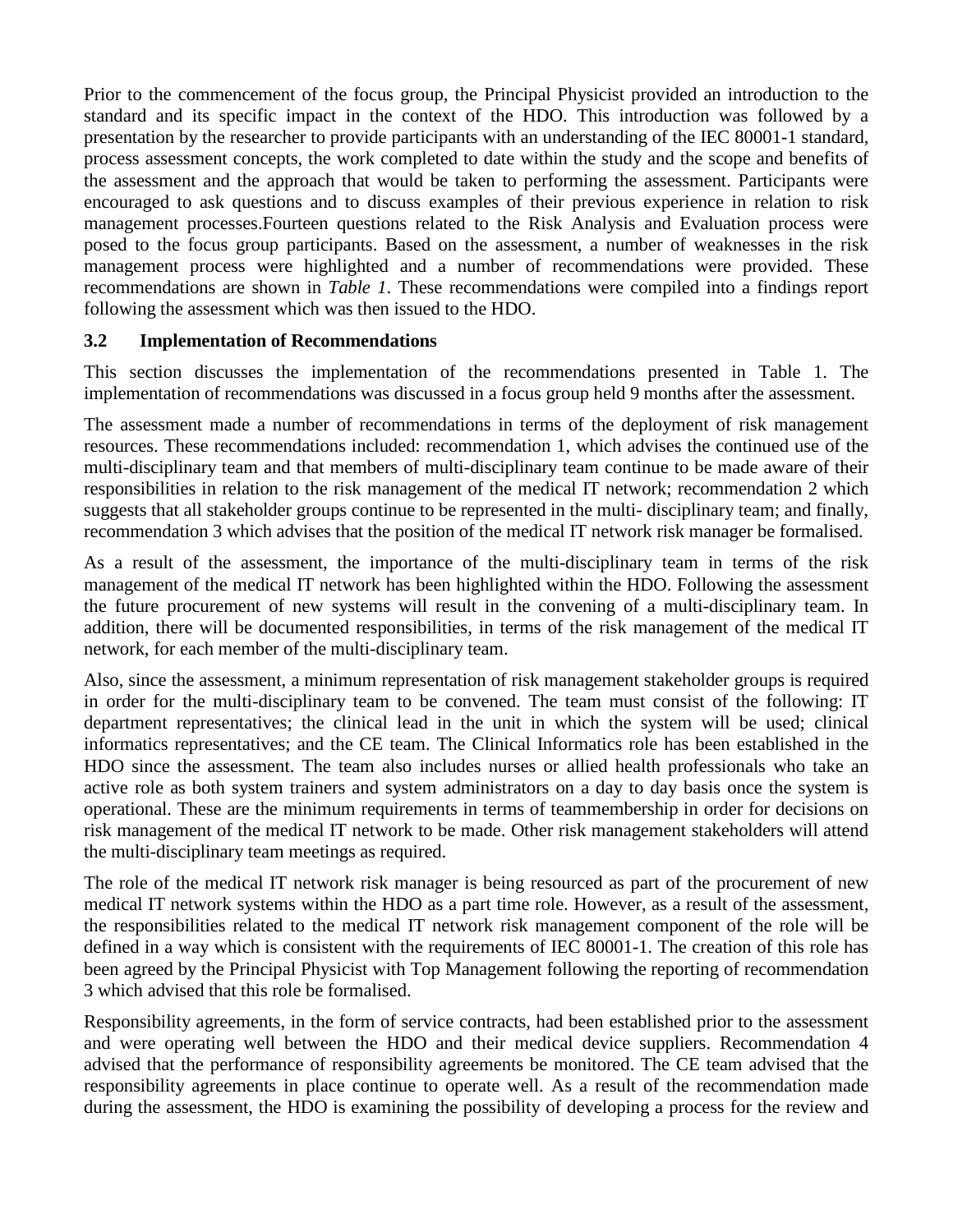drafting of service contracts/responsibility agreements to ensure consistency in the development of service contracts among different manufacturers.

Recommendation 5 advised the continuing use of the multi-disciplinary team to ensure that the link between the risk management process and other processes in the HDO is maintained. Linking risk management with other processes within the HDO ensures that risk management can be performed effectively as an awareness of other processes within the HDO can highlight addtional risks. The use of the multi-disciplinary team is ongoing and improvements have been implemented regarding the management of the team. Recommendation 6 advised that the project best practices be used in the day to day management of risks. This has occurred with the focus on risk being more proactive, outside of projects, than was the case prior to the assessment. Ongoing service activities on the network are planned in advance and the focus is on minimising risk.

Recommendation 7 suggested that risk management processes be reviewed at regular intervals. In the HDO, risk management processes are reviewed when the multi-disciplinary team are prompted to do so when a change to the system occurs. There is no scheduled interval after which risk management processes are reviewed. Participants in the focus group reported that a review of risk management processes is prompted by a change to the system. In addition to the pilot implementation, the assessment questions were also reviewed by members of JWG7 as part of the review of framework. This was followed by a review of the overall MedITNet framework by a group of expert reviewers from JWG7. The results of this review are discussed in the following section.

Recommendation 8 suggested that a risk management policy be documented in the HDO. While no documented risk management policy has been put in place in the HDO since the assessment, the CE team have reported to Top Management within the HDO, the importance of the risk management processes in managing the risks associated with the medical IT networks. The assessment findings have been reported to Top Management, as has the need to resource a medical IT Network Risk Manager. The need for an "overarching" risk management policy sponsored by Top Management is recognised by risk management stakeholders within the HDO. Despite the absence of a risk management policy, the CE team confirmed that the documenting of risk management activities has improved since the assessment and that, as more risks are identified, the level of risk management documentation which is required for the context of the HDO is becoming more clear. The HDO Top Management had agreed to resource a medical IT network risk manager as part of a data analytics role. This role will be resourced to manage two new CIS's which are currently in the process of being procured. The findings from the assessment have been reported to Top Management and an assessment of risk management processes was undertaken prior to the commencement of a new medical IT network risk management project.

Recommendation 9 suggested that risk acceptability criteria should be documented as part of the overall risk management policy. The CE team report that despite an improvement in this area, risk acceptability criteria have not yet been established and documented. However, significant improvements have been made in the discussion of the estimation of risk. Despite this, the CE team struggle with estimating risk in the way that is suggested in IEC 80001-1 based on a function of probability and severity.Estimation of risk in the HDO is focused on the severity of the impact on patient care. Risks that are identified by the CE team tend to be high severity and while the probability of occurrence generally cannot be accurately determined, probability is generally considered to be low. Informal types of risk acceptability criteria, which are not documented, are used to determine acceptability of risks on a case by case basis. Acceptability of risks is determined based on the potential impact to the patient, both in terms of patient safety and also in terms of the potential impact to the patient if the effectiveness of the network is not maintained. The CE team recognise the need to establish risk acceptability criteria and report that there is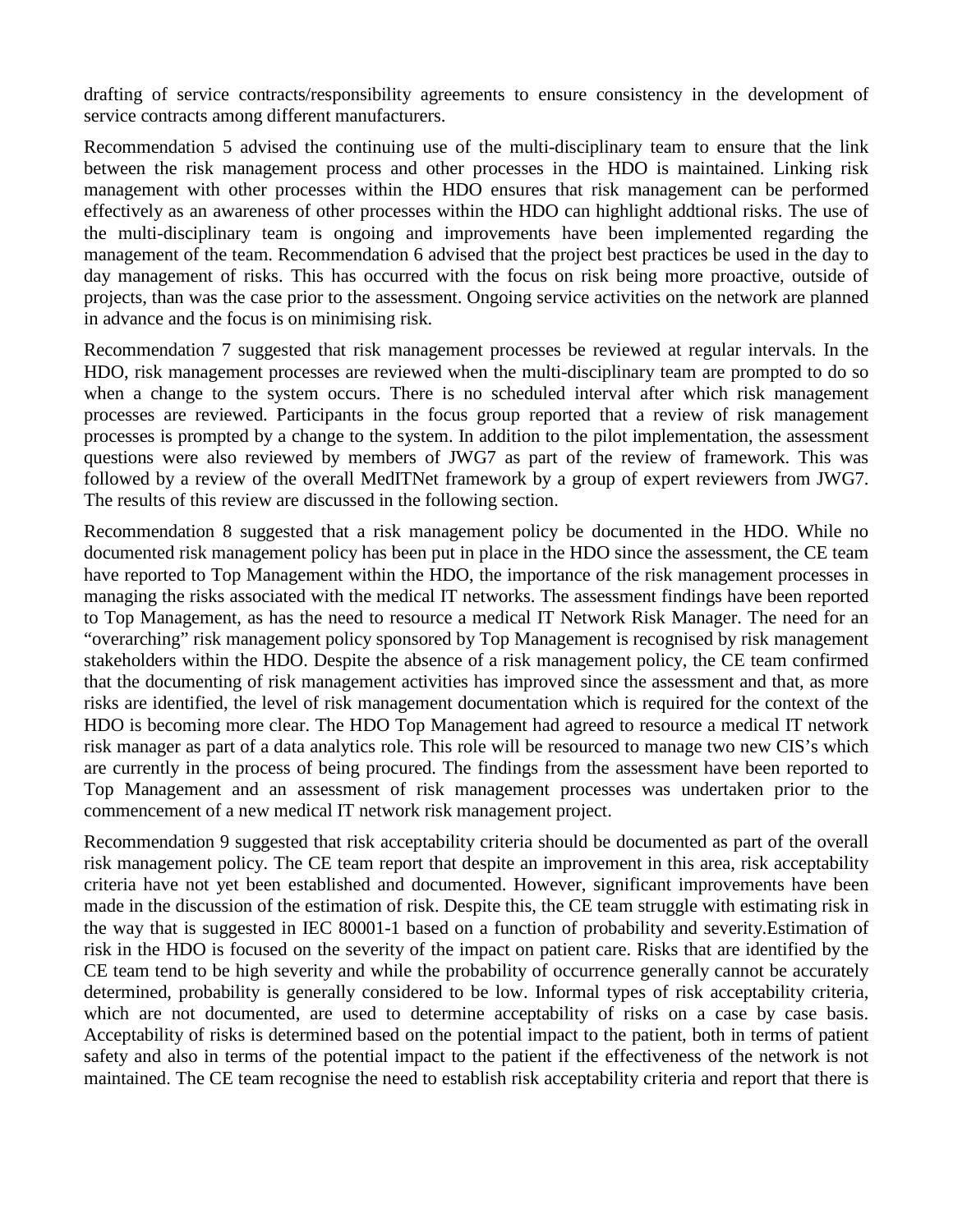greater awareness among the multi-disciplinary team of the need to estimate risk and determine if the level of risk is acceptable since the assessment.

The last recommendation made during the assessment suggested that a risk management policy be established which balances the key properties of the network with the mission of the HDO. As no risk management policy currently existed, no attempt had been made to balance the key properties of the network with the mission of the HDO. However, the CE team have reported the results of the assessment to Top Management and have communicated the need for the establishment of a risk management policy for medical IT networks which is consistent with the overall risk management policy of the HDO.

# **4. EXPERT REVIEW OF MEDITNET**

The use of the ADR approach in the development and validation of the component part of MedITNet have been discussed in the previous sections of this paper. The latest version of MedITNet (incorporating feedback from all previous phases of the BIE process) was then subject to review by a select group of experts from JWG7. This formed the final stage of validation of MedITNet as illustrated in Figure 3.

[This phase of the ADR process is discussed in depth in \[40\] and focused on the following areas:](#page-17-2)

- 1. The utility of the assessment framework (MedITNet) within the IEC 80001-1 family of standards;
- 2. The usability of the assessment framework for self-assessment of risk management processes within a Healthcare Delivery Organisation;
- 3. The scalability and generalisability of the assessment framework;
- 4. The coverage of the requirements of IEC 80001-1 by ISO/TR 80001-2-7;
- 5. Suggestions for improvements to the assessment framework.

The findings from the expert review in each of these areas will be discussed briefly in the remainder of this section.

# **4.1 Utility of MedITNet**

Experts reported that the assessment framework benefits the IEC 80001-1 family of technical reports being based on ISO/IEC 15504 principles; it allows HDOs to have an objective measurement of the capability of risk management processes. Experts also noted that the format of the framework using the assessment questions gives an understanding to HDOs which is not gained by simply reading the standard. Experts reported that having to answer a set of questions requires HDOs to think about what they do in terms of IEC 80001-1 and how they will implement it within the HDO in practical terms.

One expert who had performed a trial assessment using MedITNet advised that HDO Top Management, are primarily focused on the "ultimate value proposition of safer, more effective, more secure technology usage versus 80001 requirements". The expert reported that Top Management within the HDO recognised the benefit of having "an industry standard against which they could evaluate their own policies, procedures, competencies and deployed technology, and the use of improvement plans to provide an executable strategy for improving".

One expert commented that having access to such a standard " should have a huge impact for adoption, because it provides the basis for evaluation and maturity models, creation of improvement plans, and thus a path to realizing the benefits of 80001.

# **4.2 Usability of MedITNet for Self Assessment**

Experts reported that it is difficult to say how "suitable" the framework is for performing and assessment of risk management processes as the suitability is determined by the level of maturity of the HDO who are using the framework. One expert, who had used the model in a trial assessment, found the framework to be "well formed" but noted that specific questions had to be adapted based on the maturity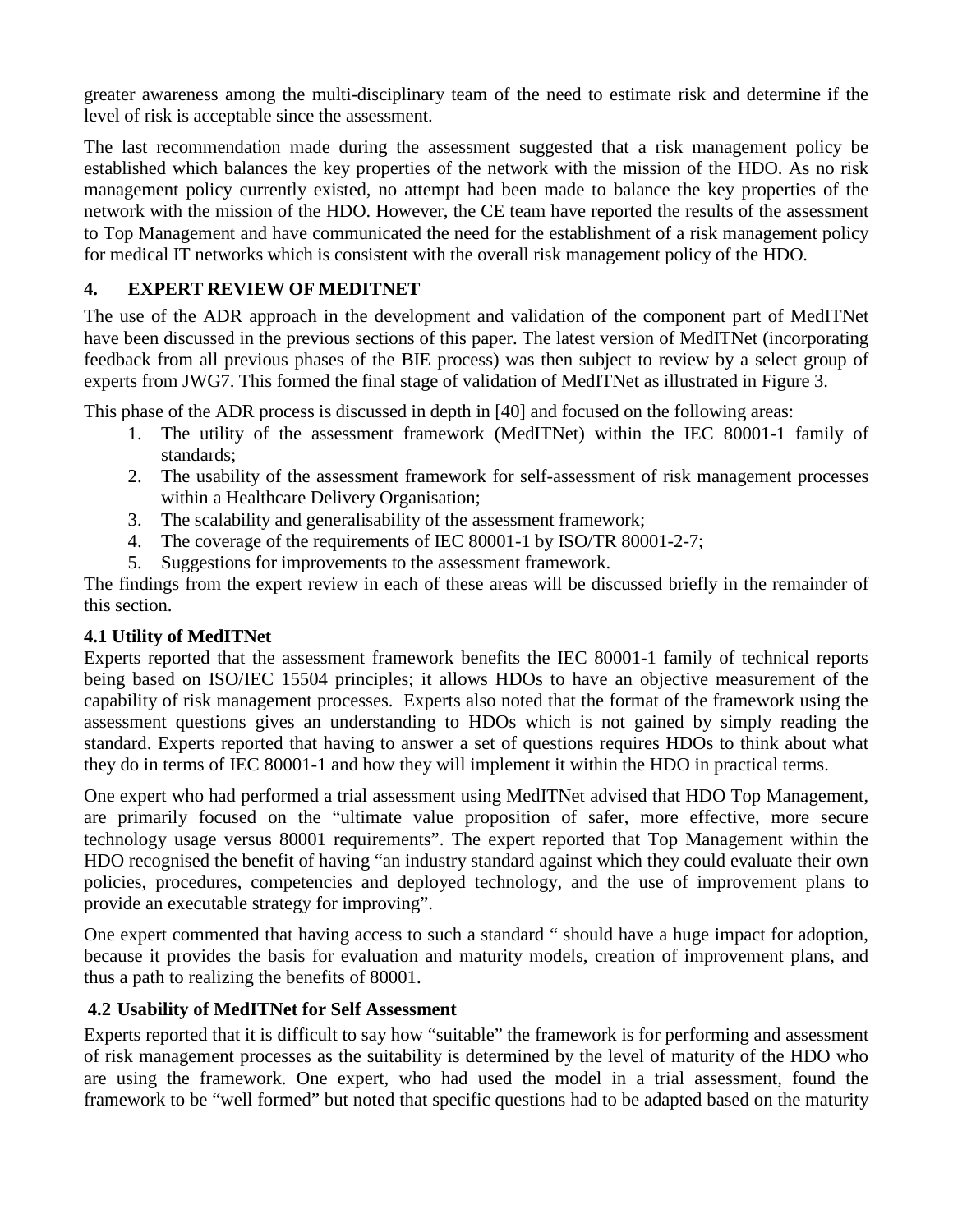of the HDO involved in the assessment and the scope of the assessment and in some cases based on the care context of the technology being assessed.

Experts also noted that the ease of use of the assessment framework is dependent on the maturity level of the HDO and the awareness, knowledge and skill of the person performing the self-assessment. It was noted that the intent of the Assessment Method is to be tailored to the specific context in which it is being used and that the intent of the document is to be a starting point rather than used as presented. This tailoring may present challenges when a self-assessment is being performed in a HDO at a lower maturity level. Experts advised that the suitability of the assessment framework will be better understood when more feedback is received from HDOs of varying types.

Experts also noted that while the measurement scale used in ISO/IEC 15504 is useful for determining the capability level of a process, experts commented that a maturity framework identifying which parts of IEC 80001-1 are more fundamental would be useful. This would provide a valuable implementation roadmap in terms of what parts of the standard should be implemented first and then be built upon to achieve a higher maturity level.

#### **4.3 Generalisability and Scalability of MedITNet**

Experts confirmed that, as the assessment framework is based on an assessment at a process level, it is suitable for use in HDOs of varying sizes. Experts suggested that tailoring of the Assessment Method may be required based on the expertise within the organisation with more tailoring required for smaller organisations with less specific expertise in this area.

Experts similarly confirmed that the assessment framework, due to its definition on a process level, is suitable for use in different locations and different regulatory frameworks. Experts who have been involved in using the assessment framework to perform an assessment confirmed that the information provided was sufficient to allow the Assessment Method to be tailored to the specific context in which it was to be used.

#### **4.4 MedITNet Coverage of the Requirements of IEC 80001-1**

Traceability from the requirements is maintained from the standard to the outcomes in the PRM, which are then phrased as base practices within the PAM. The questions in the Assessment Method are used to assess the capability of the base practices. While this traceability to each requirement has been maintained during the study, experts noted that a simple and easily understandable mapping of questions to IEC 80001-1 requirements would be helpful. It has been suggested that this traceability should be provided in order to increase the usefulness of the technical report.

Experts also advised that not all references had been checked but the references were generally thought to be correct. References to the other technical report in the IEC 80001-1 family of standards were provided in the Assessment Method as guidance.

#### **4.5 Suggestions for Improvements to MedITNet**

In addition to providing feedback on MedITNet, participants were given the opportunity to provide highlight weaknesses in the framework or make suggestions for its improvement. Experts did not note any problems with the assessment framework but suggested that further implementations were required to fully judge its utility. It was suggested that feedback should be sought from use of the assessment framework in different contexts and on different sized projects. For example, a large HDO implementation of a small project and vice versa. Experts remarked that this future use of the framework would not only highlight improvements that may be made to the framework but would also provide insight into needed revisions of the IEC 80001-1 standard.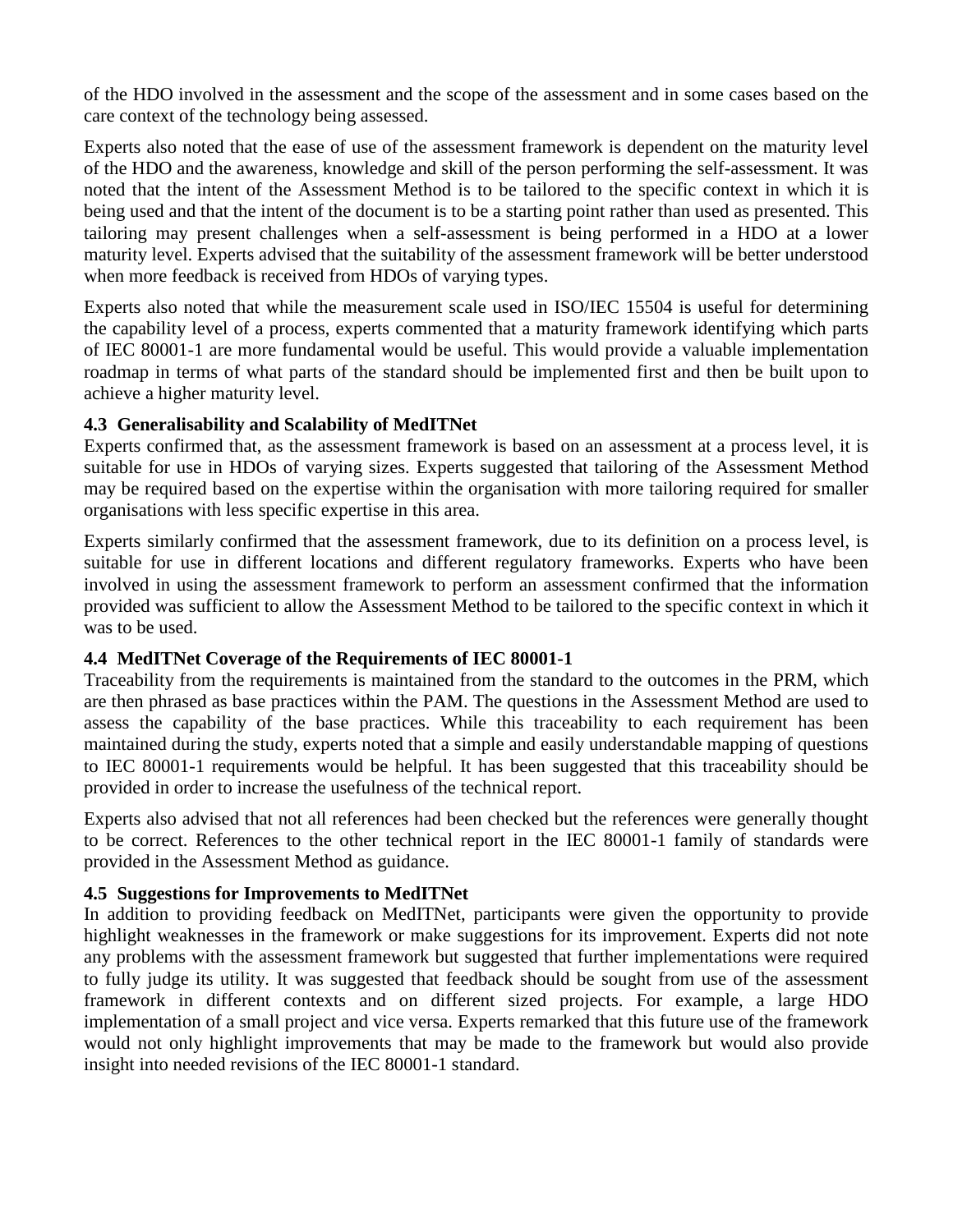#### **5. IMPROVING MEDITNET FOLLOWING THE PILOT ASSESSMENT AND EXPERT REVIEW**

The goal of the use of the ADR process is to validate the framework and highlight areas for improvement which will facilitate the frameworks use in a specific context and also across a range of contexts. The pilot implementation combined with review by JWG7 provided insight into the utility of the assessment framework in addressing the challenges experienced by HDOs in implemeting the requirement of the standard as outlined in the introduction to this paper. This section examines the strengths of the framework in addressing these challenges and also examines the changes to the framework resulting from the pilot implementation and the review of the framework by JWG7.

The pilot assessment showed that the assessment method was suited for use in a specific context, in this case, a large teaching hospital in Ireland. The pilot implementation showed that the use of the assessment questions opened a discussion of risk management that resulted in a common understanding of the principles of risk as outlined in the standard. The use of focus group interviews with different risk management stakeholders provided a greater understanding of the context of the HDO. The discussion of risk examined the context of the HDO in terms of the size of the HDO, the mission of the HDO and the regulations with which the HDO must comply. The use of focus group interviews also facilitated the required level of communication among risk management stakeholders and allowed the HDO to define a process to ensure that this level of communication was maintained. Participants agreed that a greater level of communication among risk management stakeholders was achieved as a result of the assessment.

While the pilot assessment provided insight into the utility of the assessment method in a specific context, the generalisability of the framework in its ability to be used across a range of contexts was an important objective of this research. Validation by JWG7 focused on ensuring the utility of the overall framework across a range of contexts. The combination of the use of the pilot implementation and the review by JWG7 ensured that both requirements were addressed. For example, the initial set of assessment questions which were developed with assistance from the focus group participants in the HDO were later found to be too context specific and were later reformulated to be more closely based on the base practices outlined in the PAM. This change was made based on the use of the questions during the pilot implementation and based on subsequent feedback on the framework from JWG7 in order to provide a basline set of questions that could be used across a range of contexts.

The pilot implementation and the review by JWG7 also resulted in changes to the structure of the MedITNet framework and the resultant technical report – ISO TR 80001-2-7. Feedback from both highlighted the pressure on resources with HDOs and outlined the need for a framework that was structured in a way that was flexible and lent itself both to an initial lightweight approach to assessment which could then be tailored for use by HDOs aty higher capability levels. This resulted in the framework being structured so that the assessment method was presented first. This meant that a HDO could use the assessment questions as detailed in the technical report, without reference to the PRM and PAM, to perform an initial "baseline" assessment of risk management processes related to medical IT networks. HDOs operating at a higher capability level where the focus was on improving the capability of risk management processes or those operating in a specific regulatory context could use the PRM and PAM processes and practices to tailor the assessment framework to their specific context.

The ADR approach leveraged both review by various risk management stakeholders reqpresenting HDOs in a number of context through JWG7 and the feedback provided by a pilot implementation in a specific HDO context. While this approach revealed the utility of the framework and its ability to be used in varying context, it was noted during the expert review of the framework that a lot will be learned about the suitability of the framework based on future implementations across varying contexts. MedITNet has now been published as ISO TR 80001-2-7 and the authors continue to interact with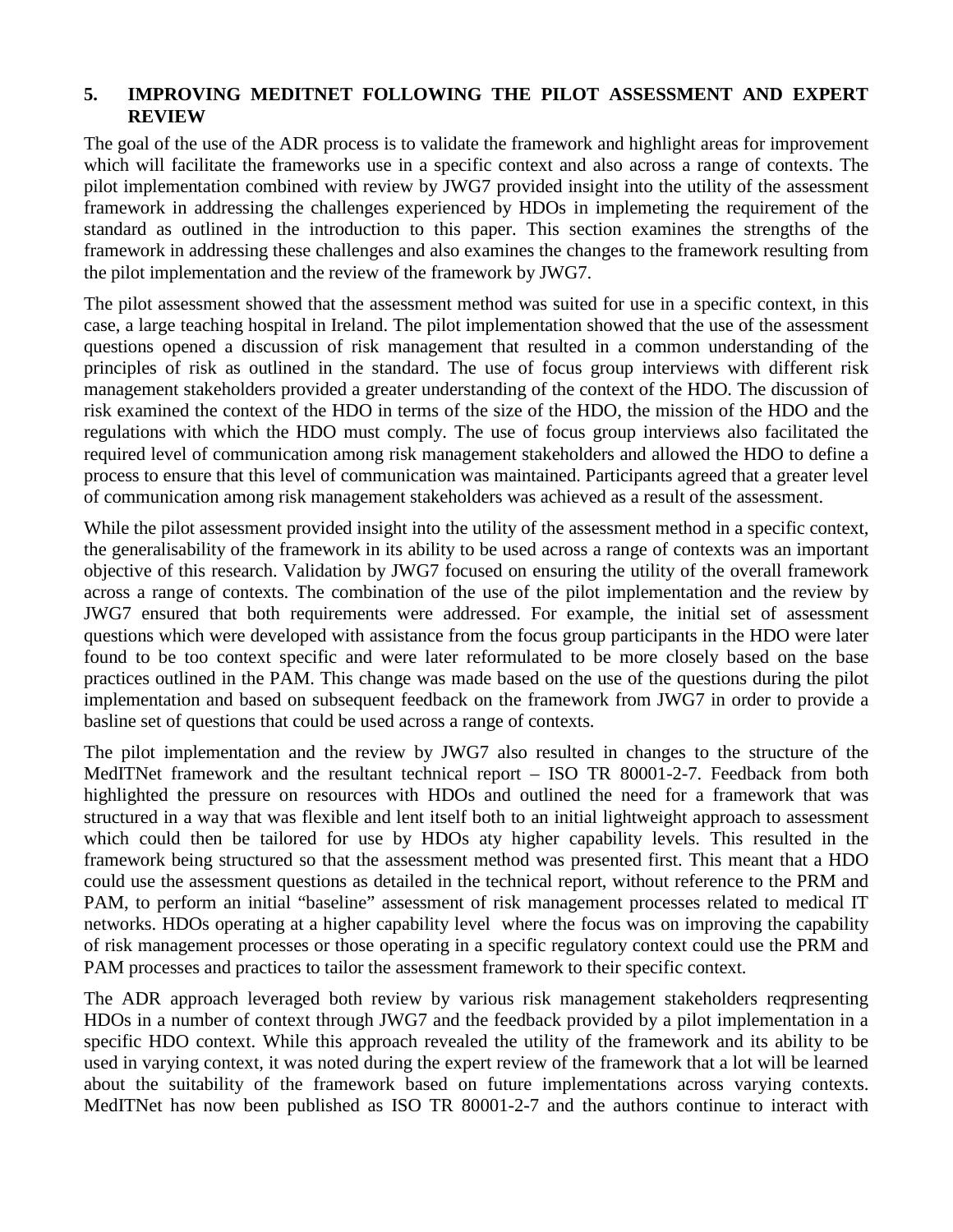JWG7 to gain feedback on how the framework is being used and may be improved. The use of the fraework has also provided some feedback for the improvement of the IEC 80001-1 standard which is currently being revised.

#### **CONCLUSIONS**

MedITNet is a flexible assessment framework which can be used by HDOs to assess the capability of their risk management processes. In order to ensure the utility of MedITNet across varying HDO contexts, ADR was used in the development and validation of the assessment framework. The iterative approach used enabled the combination of expert review by practitioners in the area with the pilot implementation of components of MedITNet by end users in the HDO context. The overall use of ADR in the development and validation of MedITNet has been discussed in this paper. In addition, examples of the use of ADR in the development of assessment questions and during the expert review of MedITNet have been discussed. The MedITNet framework is scheduled for publication as technical report in the IEC family of standards.

The development of MedITNet provides a standardised and repeatable approach to the assessment of the capability of risk management processes related to medical IT networks. An assessment can highlight areas of weakness in the risk management process, and therefore, can be used as a foundation upon which improvements to the process can be made. By improving risk management processes, HDOs can place medical devices onto their IT network and ensure that risks to the safety, effectiveness and security of the device and network are mitigated. This enables the potential benefits associated with networked medical devices to be realized such as reduced cost, reduction in adverse events and improvements to patient safety.

**Acknowledgements –** This research is supported by the Science Foundation Ireland Principal Investigator Programme, grant number 08/IN.1/I2030 (the funding of this project was awarded by Science Foundation Ireland under a cofunding initiative by the Irish Government and European Regional Development Fund),and by Lero - the Irish Software Research Centre (http://www.lero.ie) grant 10/CE/I1855 & 13/RC/20194.

#### **REFERENCES**

- <span id="page-15-0"></span>[1] T. Cooper, Y. David, and S. Eagles, *Getting Started with IEC 80001: Essential Information for Healthcare Providers Managing Medical IT-Networks*: AAMI, 2011.
- <span id="page-15-1"></span>[2] West Health Institute, "The Value of Medical Device Interoperability - Improving patient care with more than \$30 billion in annual health care savings," 2013.
- <span id="page-15-7"></span>[3] Institute of Medicine. (2001). *Crossing the Quality Chasm: A New Health System for the 21st Century*. Available: https://download.nap.edu/catalog.php?record\_id=10027
- [4] President's Council of Advisors on Science and Technology (PCAST), "Report to the President Realizing the Full Potential of Health Information Technology to Improve Healthcare for Americans: The Path Forward," Executive Office of the President, Ed., ed, 2010.
- <span id="page-15-3"></span><span id="page-15-2"></span>[5] M. Logan and B. Patel, "Medical Device Interoperability - A Safer Path Forward " AAMI, Arlington, VA2012.
- [6] A. Hamilton, R. Nau, R. Burke, S. Weinstein, C. K. B. Dlatt, S. Fiore*, et al.*, "Summary of the August 2011 Symposium on the Role and Future of Health Information Technology in an Era of Health Care Transformation," The George Washington University2011.
- <span id="page-15-4"></span>[7] I. Lee, G. J. Pappas, R. Cleaveland, J. Hatcliff, B. H. Krogh, P. Lee*, et al.*, "High-confidence medical device software and systems," *Computer,* vol. 39, pp. 33-38, 2006.
- <span id="page-15-5"></span>[8] N. Milenkovich. (March 15, 2013, 16/07/2013). *OCR issues new HITECH regulations* Available: [http://drugtopics.modernmedicine.com/drug-topics/news/drug-topics/health-system-news/ocr-issues-new-hitech](http://drugtopics.modernmedicine.com/drug-topics/news/drug-topics/health-system-news/ocr-issues-new-hitech-regulations)[regulations](http://drugtopics.modernmedicine.com/drug-topics/news/drug-topics/health-system-news/ocr-issues-new-hitech-regulations)
- <span id="page-15-6"></span>[9] Centers for Medicare & Medicaid Services, "42 CFR Parts 412, 413, 422 et al. Medicare and Medicaid Programs; Electronic Health Record Incentive Program; Final Rule ", Health and Human Services Ed., ed, 2010.
- <span id="page-15-8"></span>[10] E. H. Wagner, "The role of patient care teams in chronic disease management," *BMJ: British medical journal,* vol. 320, p. 569, 2000.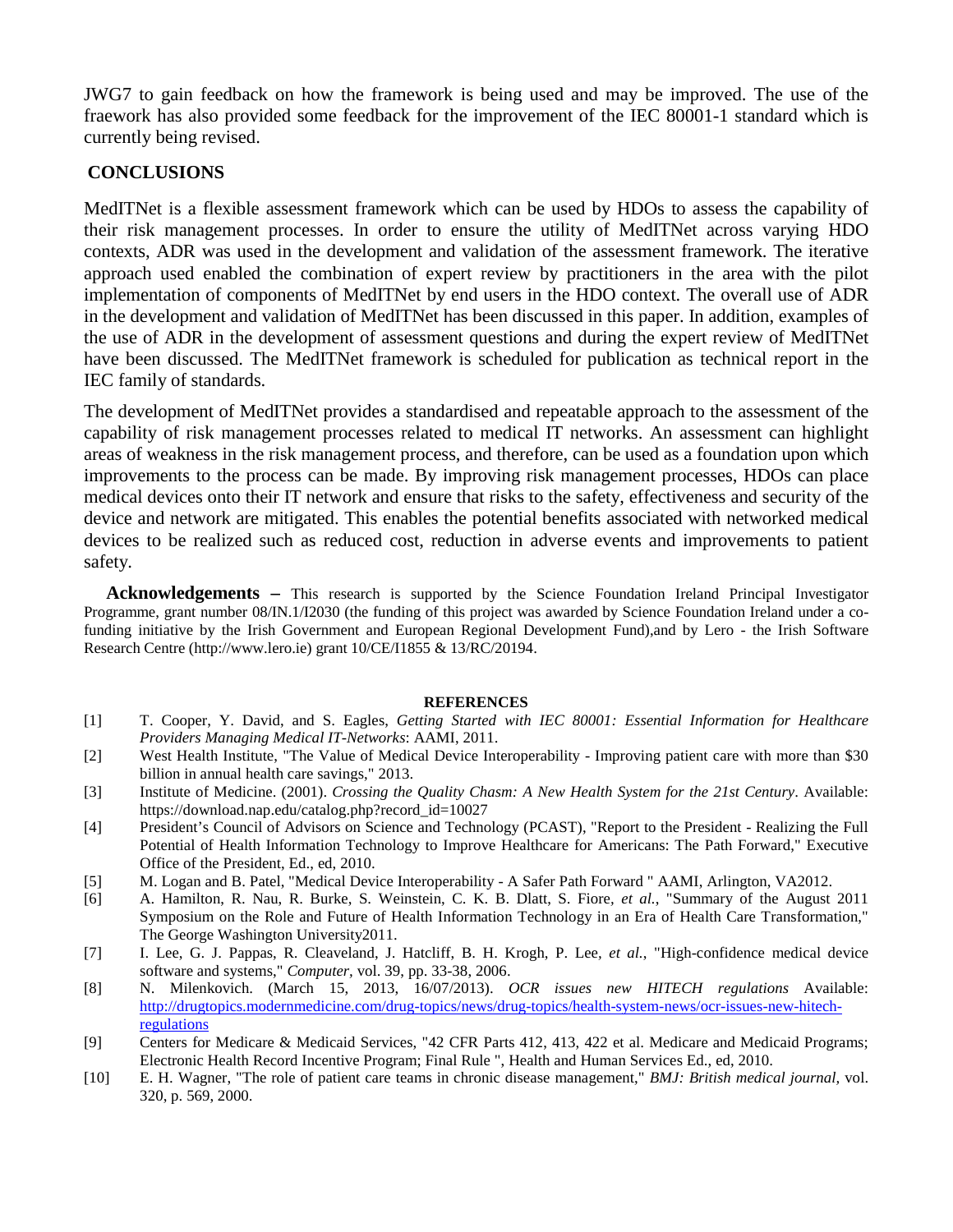- [11] E. H. Wagner, B. T. Austin, C. Davis, M. Hindmarsh, J. Schaefer, and A. Bonomi, "Improving chronic illness care: translating evidence into action," *Health affairs,* vol. 20, pp. 64-78, 2001.
- [12] C. Hoffman and D. Rice, "Chronic care in America: A 21st century challenge," *Princeton, NJ: The Robert Wood Johnson Foundation,* 1996.
- [13] A. Soceanu, A. Egner, and F. Moldoveanu, "Towards Interoperability of eHealth System Networked Components," in *Control Systems and Computer Science (CSCS), 2013 19th International Conference on*, 2013, pp. 147-154.
- <span id="page-16-0"></span>[14] J. Comstock. (2013, 23/01/2014). *14M networked medical devices to ship by 2018*. Available: <http://mobihealthnews.com/28295/14m-networked-medical-devices-to-ship-by-2018/>
- [15] Agency for Healthcare Research and Quality (AHRQ), "Health IT for Improved Chronic Disease Management," Department of Health and Human Services, Ed., ed, 2013.
- <span id="page-16-4"></span>[16] M. Castañeda, "Connecting devices and data on the healthcare network," *Biomedical Instrumentation & Technology,* vol. 44, pp. 18-25, 2010.
- <span id="page-16-1"></span>[17] J. Goldman and S. Whitehead, "Advancing the Adoption of Medical Device "Plug-and-Play" Interoperability to Improve Patient Safety and Healthcare Efficiency," 2010.
- <span id="page-16-2"></span>[18] K. K. Venkatasubramanian, S. K. S. Gupta, R. P. Jetley, and P. L. Jones, "Interoperable Medical Devices - Communication Security Issues," *IEEE Pulse,* vol. Sept/Oct 2010, 2010.
- <span id="page-16-3"></span>[19] R. Hampton and R. Schrenker, "What Does IEC 80001-1 Mean to You?," *24x7 - Technology and Service Solutions for Biomeds,* 2011.
- <span id="page-16-5"></span>[20] S. R. Rakitin, "Networked Medical Devices: Essential Collaboration for Improved Safety," *AAMI.org,* 2009.
- [21] S. Loughlin and J. S. Williams, "The top 10 medical device challenges," *Biomedical Instrumentation & Technology,* vol. 45, pp. 98-104, 2011.
- [22] T. Mehta and C. Mah, "Auto-Provisioning of Biomedical Devices on a Converged IP Network," *Biomedical Instrumentation & Technology,* vol. 43, pp. 463-467, 2009.
- <span id="page-16-6"></span>[23] T. Gee. (2008, 27/1/2012). *Medical Device Networks Trouble Industry*. Available: <http://medicalconnectivity.com/2008/12/18/medical-device-networks-trouble-industry/>
- <span id="page-16-7"></span>[24] S. Eagles, "An Introduction to IEC 80001: Aiming for Patient Safety in the Networked Healthcare Environment," *IT Horizons,* vol. 2008, 2008.
- <span id="page-16-8"></span>[25] National Cybersecurity and Communications Integration Center, "Attack Surface: Healthcare and Public Health Sector," ed, 2012.
- <span id="page-16-9"></span>[26] D. Talbot. (2012, Computer Viruses Are "Rampant" on Medical Devices in Hospitals. *MIT Technology Review*. Available: [http://www.technologyreview.com/news/429616/computer-viruses-are-rampant-on-medical-devices-in](http://www.technologyreview.com/news/429616/computer-viruses-are-rampant-on-medical-devices-in-hospitals/)[hospitals/](http://www.technologyreview.com/news/429616/computer-viruses-are-rampant-on-medical-devices-in-hospitals/)
- <span id="page-16-10"></span>[27] J. Graham and C. Dizikes, "Baby's death spotlights safety risks linked to computerized systems," in *Chicago Tribune*, ed, 2011.
- [28] J. Shuren, "Health Information Technology (HIT) Policy Committee Adoption/Certification Workgroup Testimony of Jeffrey Shuren, Director of FDA's Centre for Devices and Radiological Health," ONC, Ed., ed, 2010.
- [29] S. Eagles, "IEC 80001: An Introduction," 80001-1 Experts,, Presentation from 19th Annual NCBA ConferenceSeptember 13, 2012 2012.
- <span id="page-16-11"></span>[30] IEC, "IEC 80001-1 - Application of Risk Management for IT-Networks incorporating Medical Devices - Part 1: Roles, responsibilities and activities," ed. Geneva, Switzerland: International Electrotechnical Commission, 2010.
- <span id="page-16-12"></span>[31] F. J. Hegarty, S. T. MacMahon, P. Byrne, and F. McCaffery, "Assessing a Hospital's Medical IT Network Risk Management Practice with 80001-1," *Biomedical Instrumentation & Technology,* vol. 48, pp. 64-71, 2014.
- <span id="page-16-13"></span>[32] T. Cooper and K. Fuchs, "The Wireless Challenge - Technology Risk Assessment In Healthcare Facilities," *Biomedical Instruments and Technology,* vol. May/June 2013, 2013.
- <span id="page-16-14"></span>[33] M. Janssen and R. Schrenker, "Guidelines From 80001: Maintaining a Medical IT Network," *Biomedical Instrumentation & Technology,* vol. 45, pp. 295-299, 2011/07/01 2011.
- <span id="page-16-15"></span>[34] S. T. MacMahon, F. McCaffery, S. Eagles, F. Keenan, M. Lepmets, and A. Renault, "Development of a Process Assessment Model for assessing Medical IT Networks against IEC 80001-1," presented at the Software Process Improvement and Capability Determination (SPICE) 2012, Mallorca, Spain, 2012.
- [35] S. T. MacMahon, F. McCaffery, and F. Keenan, "Transforming Requirements of IEC 80001-1 into an ISO/IEC 15504-2 Compliant Process Reference Model and Process Assessment Model," presented at the European Systems and Software Process Improvement and Innovation Conference, Dundalk, Co Louth, Ireland, 2013.
- [36] S. T. MacMahon, F. Mc Caffery, and F. Keenan, "Towards a Process Assessment Model for IEC 80001-1," presented at the Healthinf 2013, Barcelona, Spain, 2013.
- <span id="page-16-16"></span>[37] S. T. MacMahon, F. Mc Caffery, and F. Keenan, "The Approach to the Development of an Assessment Method for IEC 80001-1," presented at the Software Process Improvement and Capability Determination, SPICE 2013, Bremen, Germany, 2013.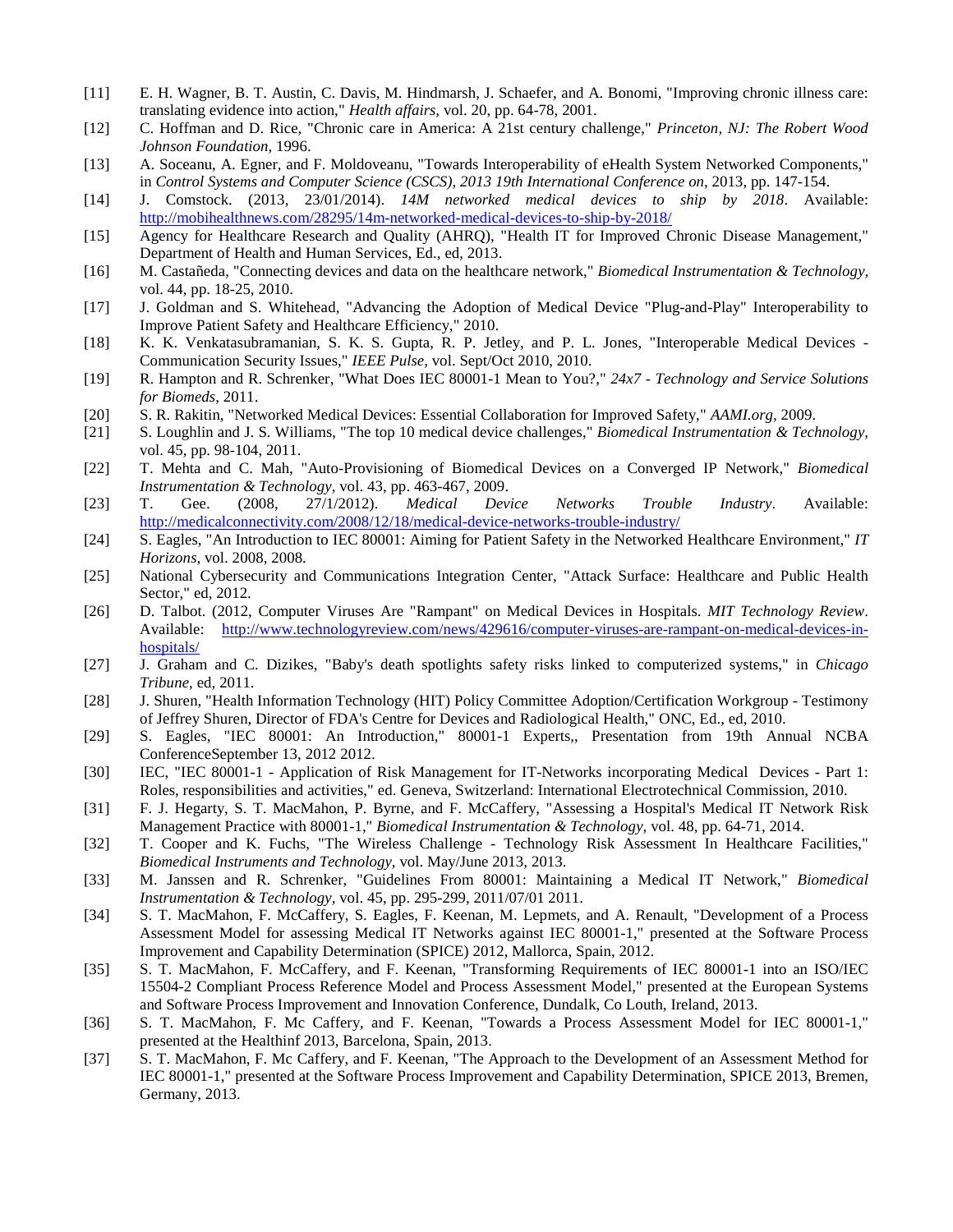- <span id="page-17-0"></span>[38] S. T. MacMahon, F. McCaffery, and F. Keenan, "Development of the MedITNet Assessment Method - Enabling Healthcare Delivery Organisation Self Assessment against IEC 80001-1," in *First International Conference on Fundamentals and Advances in Software Systems Integration (FASSI 2015)*, Venice, Italy, 2015.
- <span id="page-17-1"></span>[39] F. Hegarty, S. T. MacMahon, and P. Byrne, "Experience gained in applying IEC80001-1 principles to a Medical IT Network supporting a Clinical Information Systems," *Medical Physics Journal International,,* vol. 1, p. 193, September 2013 2013.
- <span id="page-17-2"></span>[40] S. T. MacMahon, F. Mc Caffery, and F. Keenan, "Development and Validation of the MedITNet Assessment Framework: Improving Risk Management of Medical IT Networks," presented at the International Conference on Software and System Process (ICSSP), Tallinn, Estonia, 2015.
- <span id="page-17-3"></span>[41] ISO/IEC, "ISO/IEC 15504-2:2003 - Software engineering — Process assessment — Part 2: Performing an assessment," ed. Geneva, Switzerland, 2003.
- <span id="page-17-4"></span>[42] S. T. MacMahon, F. Mc Caffery, and F. Keenan, "Risk Management of Medical IT Networks: An ISO/IEC 15504 Compliant Approach to Assessment against IEC 80001-1," presented at the International Conference on Software and System Process (ICSSP), San Francisco, 2013.
- <span id="page-17-5"></span>[43] ISO. (2014, November 3rd). *The International Organization for Standardization*. Available: [http://www.iso.org/iso/home/store/catalogue\\_tc/catalogue\\_detail.htm?csnumber=37458](http://www.iso.org/iso/home/store/catalogue_tc/catalogue_detail.htm?csnumber=37458)
- <span id="page-17-6"></span>[44] A. R. Hevner, S. T. March, J. Park, and S. Ram, "Design Science in Information Systems Research," *MIS Quarterly,* vol. 28, pp. 75-105, 2004.
- <span id="page-17-7"></span>[45] A. Pascal, C. Thomas, and A. G. L. Romme, "Developing a Human-centred and Science-based Approach to Design: The Knowledge Management Platform Project," *British Journal of Management,* pp. n/a-n/a, 2012.
- <span id="page-17-8"></span>[46] H. W. Rittel and M. M. Webber, "Dilemmas in a general theory of planning," *Policy sciences,* vol. 4, pp. 155-169, 1973.
- <span id="page-17-9"></span>[47] J. Zimmerman, J. Forlizzi, and S. Evenson, "Research through design as a method for interaction design research in HCI," in *Proceedings of the SIGCHI conference on Human factors in computing systems*, 2007, pp. 493-502.
- <span id="page-17-11"></span><span id="page-17-10"></span>[48] D. Tuffley, "Modelling Organisational Behavior with Process Reference Models," 2012.
- [49] J. Kenneally, M. Curley, B. Wilson, and M. Porter, "Enhancing Benefits from Healthcare IT Adoption Using Design Science Research: Presenting a Unified Application of the IT Capability Maturity Framework and the Electronic Medical Record Adoption Model," in *Design Science: Perspectives from Europe*, ed: Springer, 2013, pp. 124-143.
- <span id="page-17-12"></span>[50] P. Offermann, O. Levina, M. Schönherr, and U. Bub, "Outline of a design science research process," in *Proceedings of the 4th International Conference on Design Science Research in Information Systems and Technology*, 2009, p. 7.
- <span id="page-17-14"></span><span id="page-17-13"></span>[51] M. Sein, O. Henfridsson, S. Purao, M. Rossi, and R. Lindgren, "Action design research," 2011.
- [52] R. Cole, S. Purao, M. Rossi, and M. K. Sein, "Being proactive: Where Action Research meets Design Research," in *Proceedings of the Twenty-Sixth International Conference on Information Systems*, 2005, pp. 325-336.
- <span id="page-17-15"></span>[53] J. Iivari and J. Venable, "Action research and design science research–seemingly similar but decisively dissimilar," in *17th European Conference on Information Systems*, 2009, pp. 1-13.
- <span id="page-17-16"></span>[54] ISO/IEC, "ISO/IEC 20000-1:2011 - Information technology —Service management Part 1: Service management system requirements," ed. Geneva, Switzerland, 2011.
- [55] ISO/IEC, "ISO/IEC 20000-2:2005 Information technology -- Service management -- Part 2: Code of Practice," ed. Geneva, Switzerland, 2012.
- <span id="page-17-17"></span>[56] The Cabinet Office, "ITIL 2011 - Summary of Updates," ed. Norfolk, England: Crown Copyright, 2011.
- [57] ISO/IEC, "ISO/IEC TR 24774:2010 Systems and software engineering Life cycle management Guidelines for process description," ed. Geneva, Switzerland, 2010.
- <span id="page-17-18"></span>[58] B. Barafort, A. Renault, M. Picard, and S. Cortina, "A transformation process for building PRMs and PAMs based on a collection of requirements – Example with ISO/IEC 20000," presented at the SPICE Nuremberg, Germany, 2008.
- <span id="page-17-19"></span>[59] M. McHugh, F. McCaffery, and V. Casey, "Standalone software as an active medical device," in *Software Process Improvement and Capability Determination*, ed: Springer, 2011, pp. 97-107.
- <span id="page-17-20"></span>[60] Center for Devices and Radiological Health (CDRH), "Guidance for Industry and FDA Staff - Recognition and Use of Consensus Standards," CDRH, Ed., ed, 2007, p. 10.
- <span id="page-17-21"></span>[61] ISO, "ISO/TR 80001-2-7: 2015 Application of risk mangement for IT-networks incorporating medical devices -- Application guidance -- Part 2-7: Guidance for healthcare delivery organisations (HDOs) on how to self-assess their conformance with IEC 80001-1," ed. Geneva, Switzerland: International Organisation for Standardisation, 2015.

*Table 1- Assessment Recommendations*

**Resources:**